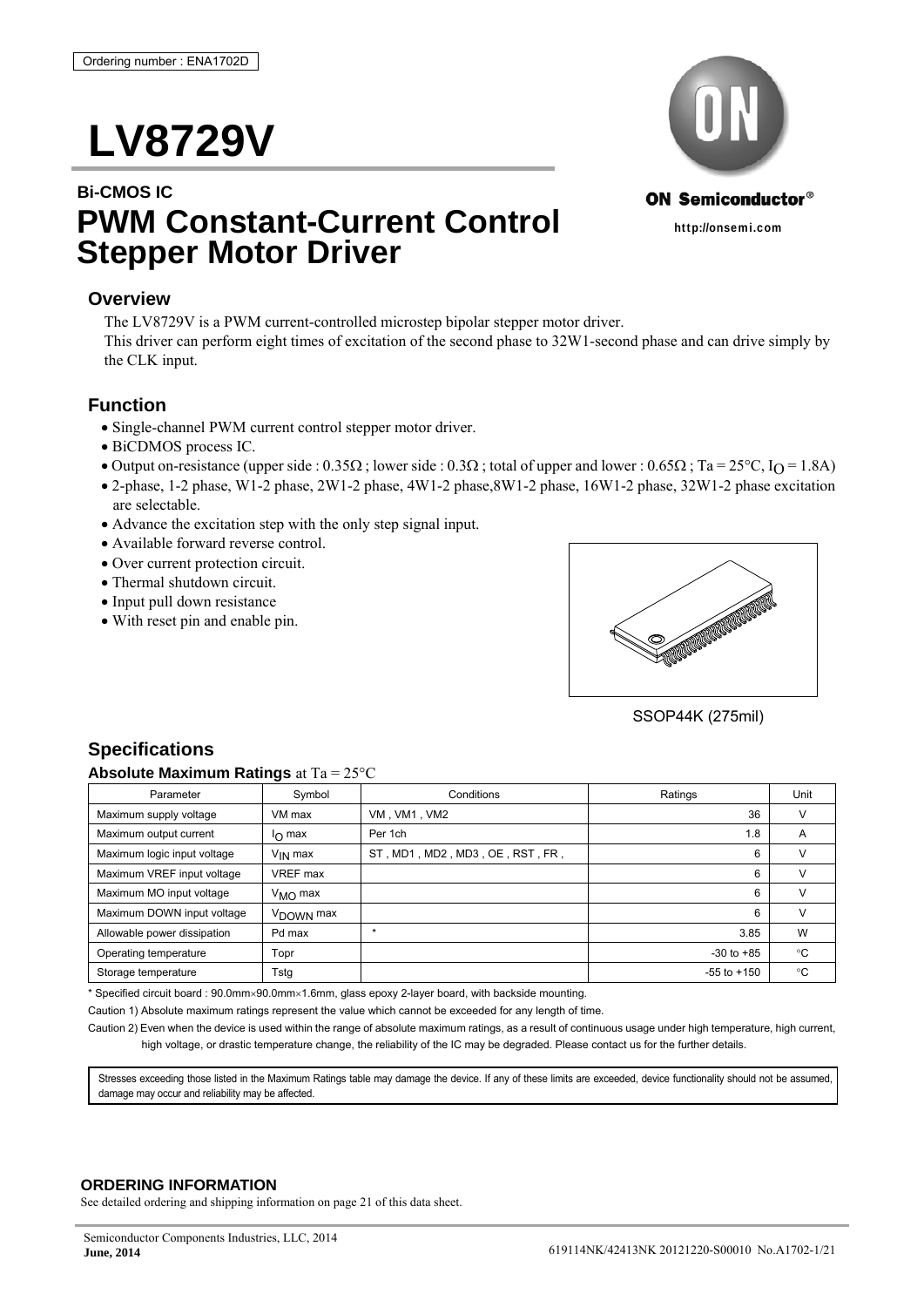#### **Allowable Operating Ratings** at Ta = 25°C

| Parameter                | Svmbol   | Conditions                           | Ratings    | Unit |
|--------------------------|----------|--------------------------------------|------------|------|
| Supply voltage range     | VM       | VM. VM1. VM2                         | 9 to 32    |      |
| Logic input voltage      | $V_{IN}$ | ST, MD1, MD2, MD3, OE, RST, FR, STEP | $0$ to 5   |      |
| VREF input voltage range | VREF     |                                      | $0$ to $3$ |      |

Functional operation above the stresses listed in the Recommended Operating Ranges is not implied. Extended exposure to stresses beyond the Recommended Operating Ranges limits may affect device reliability.

#### **Electrical Characteristics** at Ta = 25°C, VM = 24V, VREF = 1.5V

| Parameter                         |      |                        | Conditions                                    |                | Ratings      |       | Unit            |
|-----------------------------------|------|------------------------|-----------------------------------------------|----------------|--------------|-------|-----------------|
|                                   |      | Symbol                 |                                               | min            | typ          | max   |                 |
| Standby mode current drain        |      | $I_M$ st               | $ST = "L"$ , $VM+VM1+VM2$                     |                | 70           | 100   | μA              |
| Current drain                     |      | IM                     | $ST = "H", OE = "H", no load$                 |                | 3.3          | 4.6   | mA              |
|                                   |      |                        | VM+VM1+VM2                                    |                |              |       |                 |
| Thermal shutdown temperature      |      | <b>TSD</b>             | Design guarantee                              | 150            | 180          | 200   | °C              |
| Thermal hysteresis width          |      | $\triangle$ TSD        | Design guarantee                              |                | 40           |       | $\rm ^{\circ}C$ |
| Logic pin input current           |      | <b>INL</b>             | ST, MD1, MD2, MD3, OE, RST, FR,               | 3              | 8            | 15    | μA              |
|                                   |      |                        | STEP, $V_{IN} = 0.8V$                         |                |              |       |                 |
|                                   |      | <b>I<sub>IN</sub>H</b> | ST, MD1, MD2, MD3, OE, RST, FR,               | 30             | 50           | 70    | μA              |
|                                   |      |                        | STEP, $V_{IN} = 5V$                           |                |              |       |                 |
| Logic input voltage               | High | $V_{IN}H$              | ST, MD1, MD2, MD3, OE, RST, FR,               | 2.0            |              | 5.0   | $\vee$          |
|                                   | Low  | <b>VINL</b>            | <b>STEP</b>                                   | $\Omega$       |              | 0.8   | V               |
| Chopping frequency                |      | Fch                    | $Cosc1 = 100pF$                               | 70             | 100          | 130   | kHz             |
| OSC1 pin charge/discharge current |      | losc1                  |                                               | $\overline{7}$ | 10           | 13    | μA              |
| Chopping oscillation circuit      |      | Vtup1                  |                                               | 0.8            | $\mathbf{1}$ | 1.2   | V               |
| threshold voltage                 |      | Vtdown1                |                                               | 0.3            | 0.5          | 0.7   | $\vee$          |
| VREF pin input voltage            |      | Iref                   | $VREF = 1.5V$                                 | $-0.5$         |              |       | μA              |
| DOWN output residual voltagr      |      | $V_{\Omega}1$ DOWN     | $Idown = 1mA$                                 |                | 40           | 100   | mV              |
| MO pin residual voltage           |      | V <sub>O</sub> 1MO     | $Imo = 1mA$                                   |                | 40           | 100   | mV              |
| Hold current switching frequency  |      | Fdown                  | $Cosc2 = 1500pF$                              | 1.12           | 1.6          | 2.08  | Hz              |
| Hold current switching frequency  |      | Vtup2                  |                                               | 0.8            | $\mathbf{1}$ | 1.2   | V               |
| threshold voltage                 |      | Vtdown2                |                                               | 0.3            | 0.5          | 0.7   | V               |
| VREG1 output voltage              |      | Vreg1                  |                                               | 4.7            | 5            | 5.3   | $\vee$          |
| VREG2 output voltage              |      | Vreg2                  | <b>V<sub>M</sub></b>                          | 18             | 19           | 20    | $\vee$          |
| Output on-resistance              |      | Ronu                   | $I_{\bigcap}$ = 1.8A, high-side ON resistance |                | 0.35         | 0.455 | Ω               |
|                                   |      | Rond                   | $I_{\bigcap}$ = 1.8A, low-side ON resistance  |                | 0.3          | 0.39  | Ω               |
| Output leakage current            |      | $I$ <sub>O</sub> leak  | $V_M$ = 36V                                   |                |              | 50    | μA              |
| Diode forward voltage             |      | <b>VD</b>              | $I_D = -1.8A$                                 |                | $\mathbf{1}$ | 1.4   | V               |
| Current setting reference voltage |      | <b>VRF</b>             | VREF = 1.5V, Current ratio 100%               | 0.285          | 0.3          | 0.315 | $\vee$          |

Product parametric performance is indicated in the Electrical Characteristics for the listed test conditions, unless otherwise noted. Product performance may not be indicated by the Electrical Characteristics if operated under different conditions.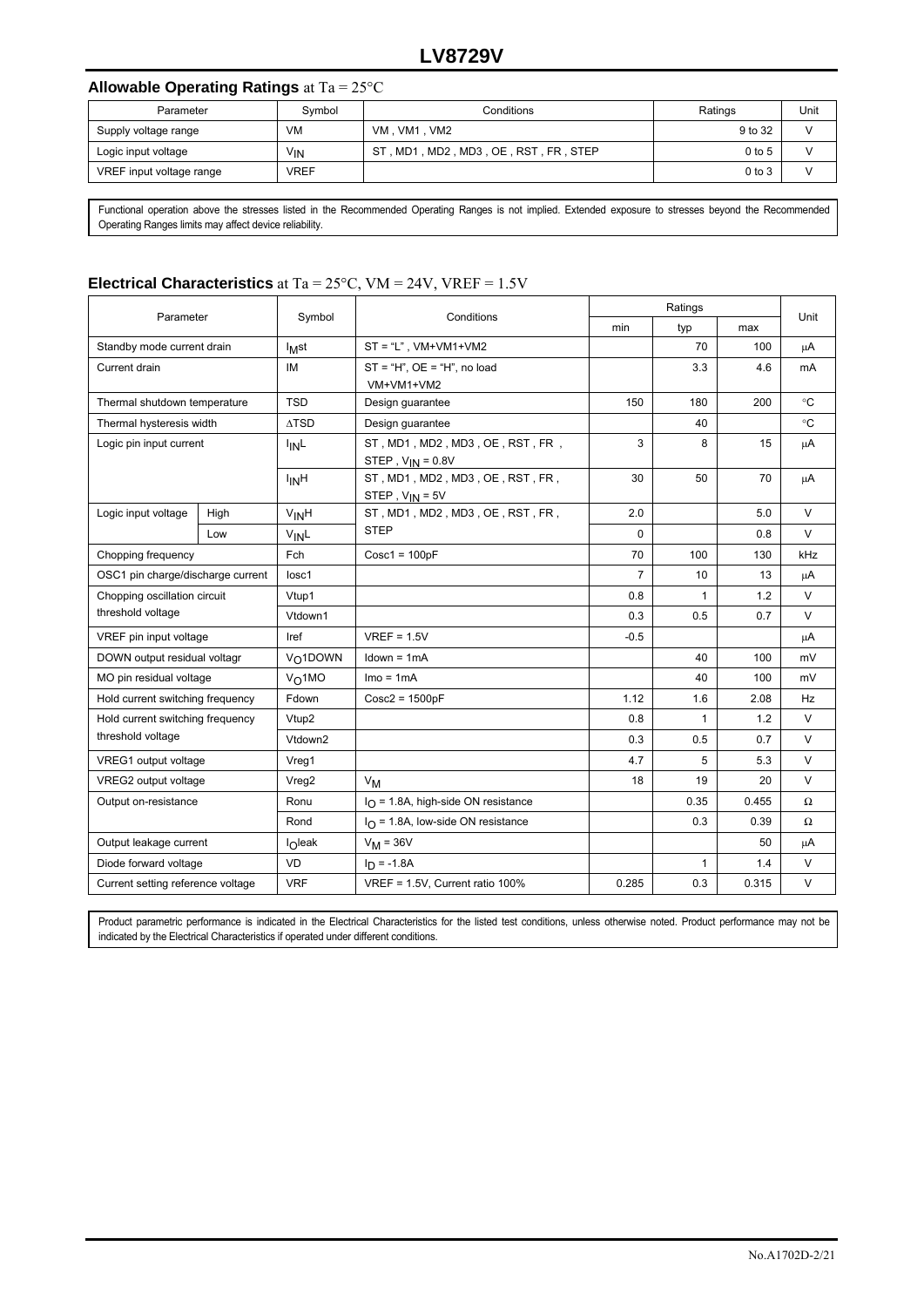## **Package Dimensions**

unit :  $mm$  (typ)

**SSOP44K (275mil) Exposed Pad** CASE 940AF

ISSUE A

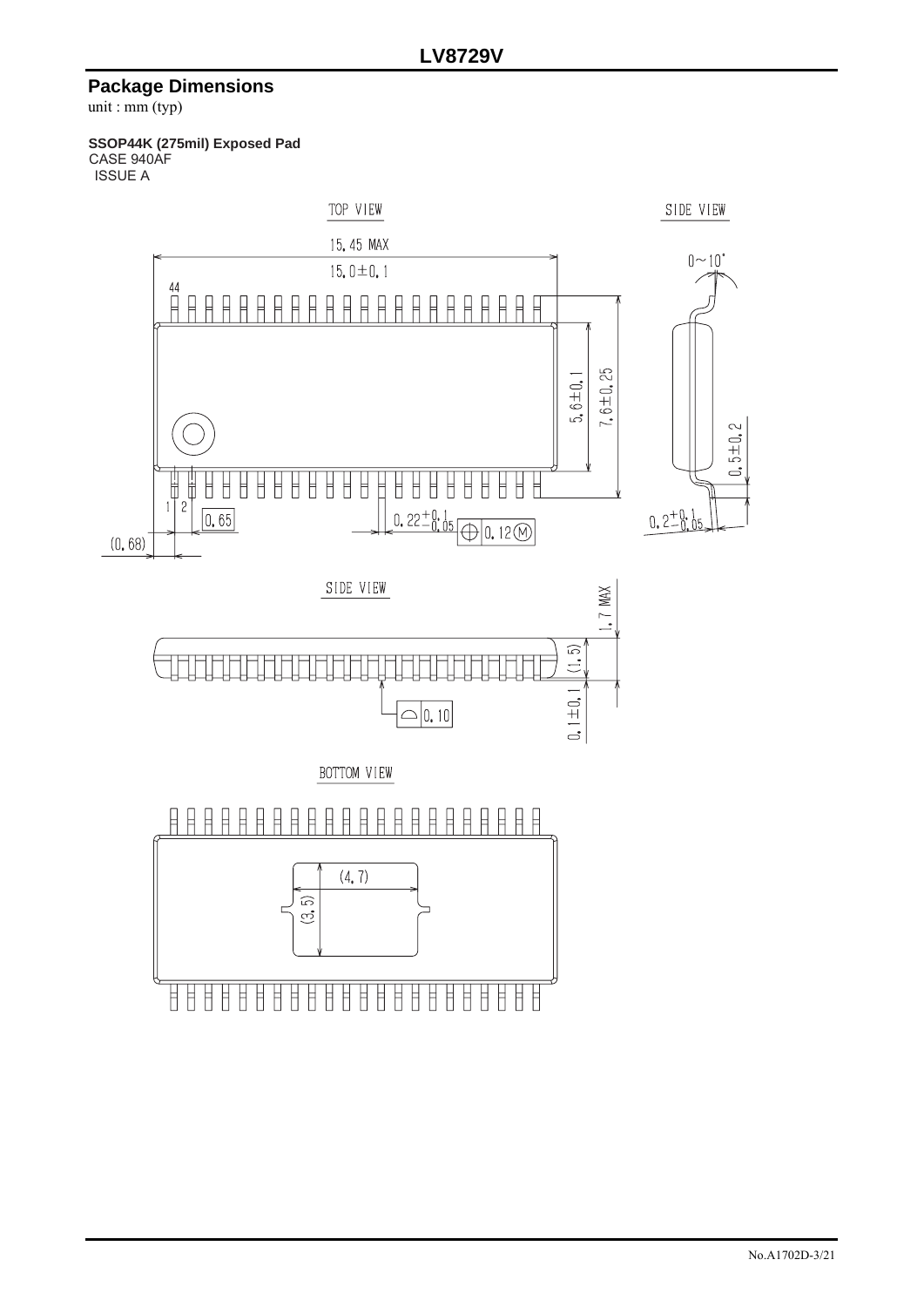#### **SOLDERING FOOTPRINT\***



#### NOTES:

- 1. The measurements are for reference only, and unable to guarantee.
- 2. Please take appropriate action to design the actual Exposed Die Pad and Fin portion.
- 3. After setting, verification on the product must be done.

(Although there are no recommended design for Exposed Die Pad and Fin portion Metal mask and shape for Through-Hole pitch (Pitch & Via etc), checking the soldered joint condition and reliability verification of soldered joint will be needed. Void = gradient = insufficient thickness of soldered joint or bond degradation could lead IC destruction because thermal conduction to substrate becomes poor.)

\*For additional information on our Pb−Free strategy and soldering details, please download the ON Semiconductor Soldering and Mounting Techniques Reference Manual, SOLDERRM/D.



device data sheet for actual part marking. Pb-Free indicator, "G" or microdot " =". may or may not be present.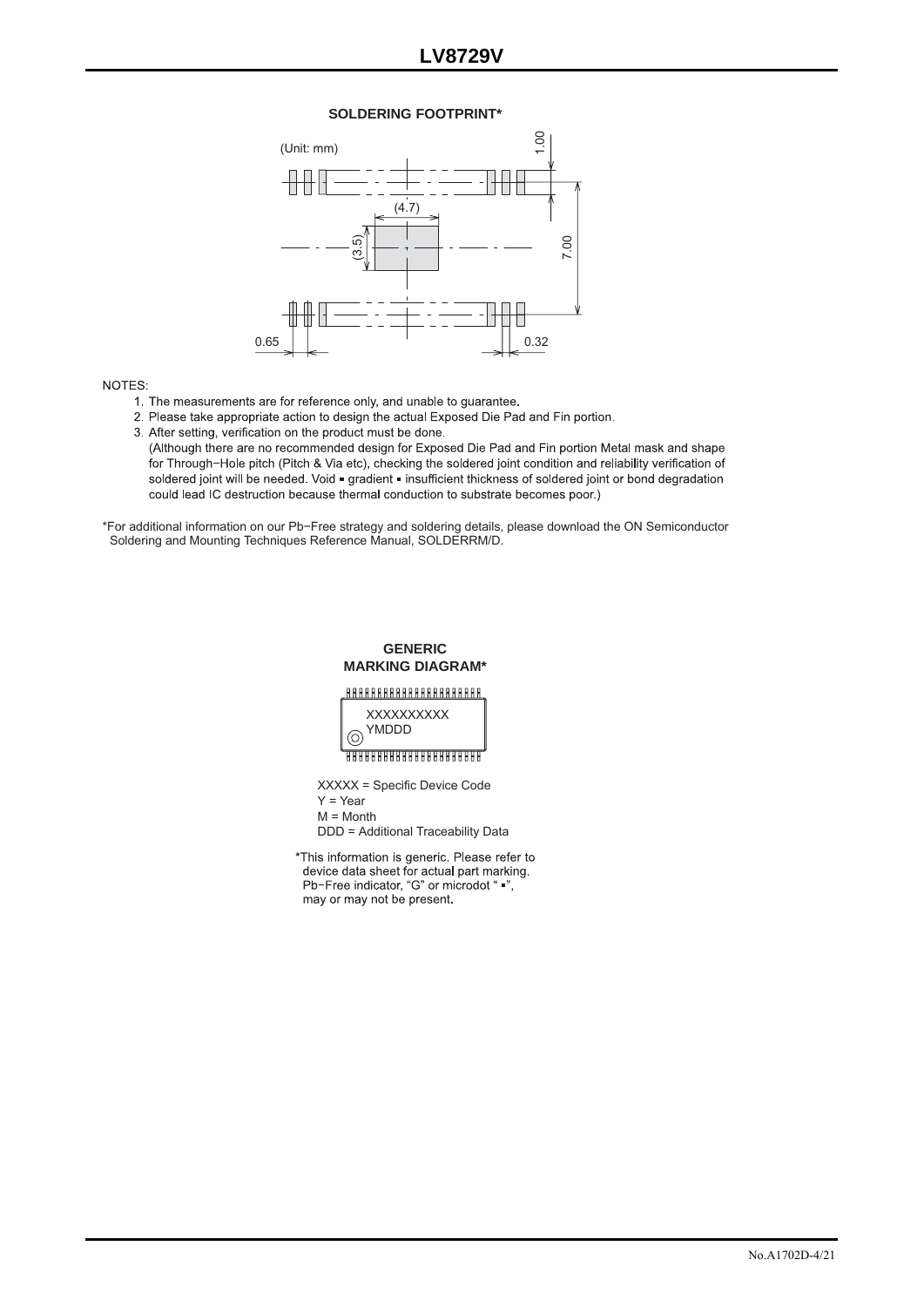# **Pin Assignment**



Top view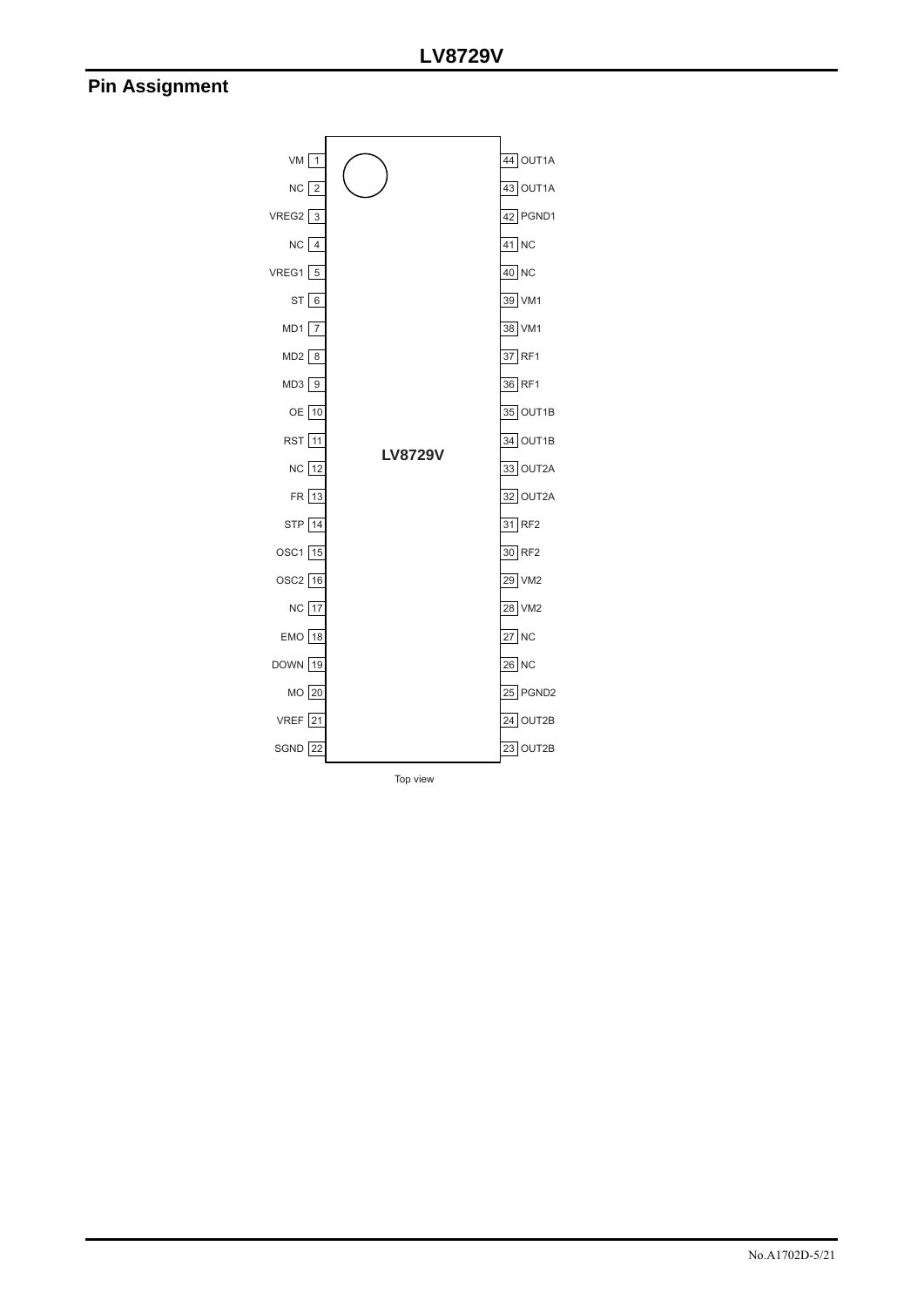

**Substrate Specifications** (Substrate recommended for operation of LV8729V)

| <b>Size</b> | : 90mm $\times$ 90mm $\times$ 1.6mm (two-layer substrate [2S0P]) |
|-------------|------------------------------------------------------------------|
| Material    | : Glass epoxy                                                    |
|             | Copper wiring density : $L1 = 85\% / L2 = 90\%$                  |



L1 : Copper wiring pattern diagram L2 : Copper wiring pattern diagram



#### **Cautions**

1) The data for the case with the Exposed Die-Pad substrate mounted shows the values when 90% or more of the Exposed Die-Pad is wet.

2) For the set design, employ the derating design with sufficient margin.

 Stresses to be derated include the voltage, current, junction temperature, power loss, and mechanical stresses such as vibration, impact, and tension.

- Accordingly, the design must ensure these stresses to be as low or small as possible.
- The guideline for ordinary derating is shown below :
- (1)Maximum value 80% or less for the voltage rating
- (2)Maximum value 80% or less for the current rating
- (3)Maximum value 80% or less for the temperature rating

3) After the set design, be sure to verify the design with the actual product. Confirm the solder joint state and verify also the reliability of solder joint for the Exposed Die-Pad, etc.

 Any void or deterioration, if observed in the solder joint of these parts, causes deteriorated thermal conduction, possibly resulting in thermal destruction of IC.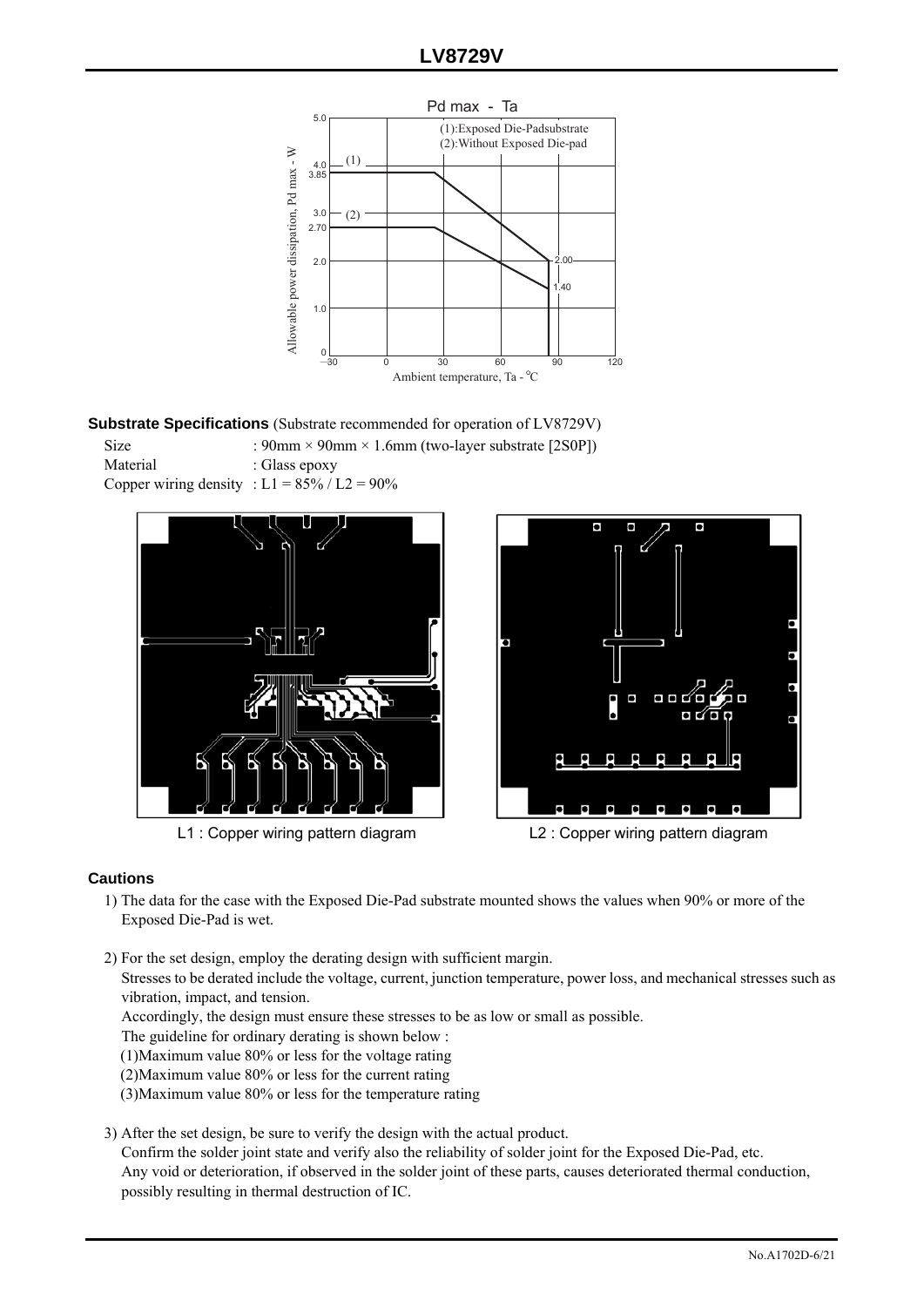**Block Diagram** 

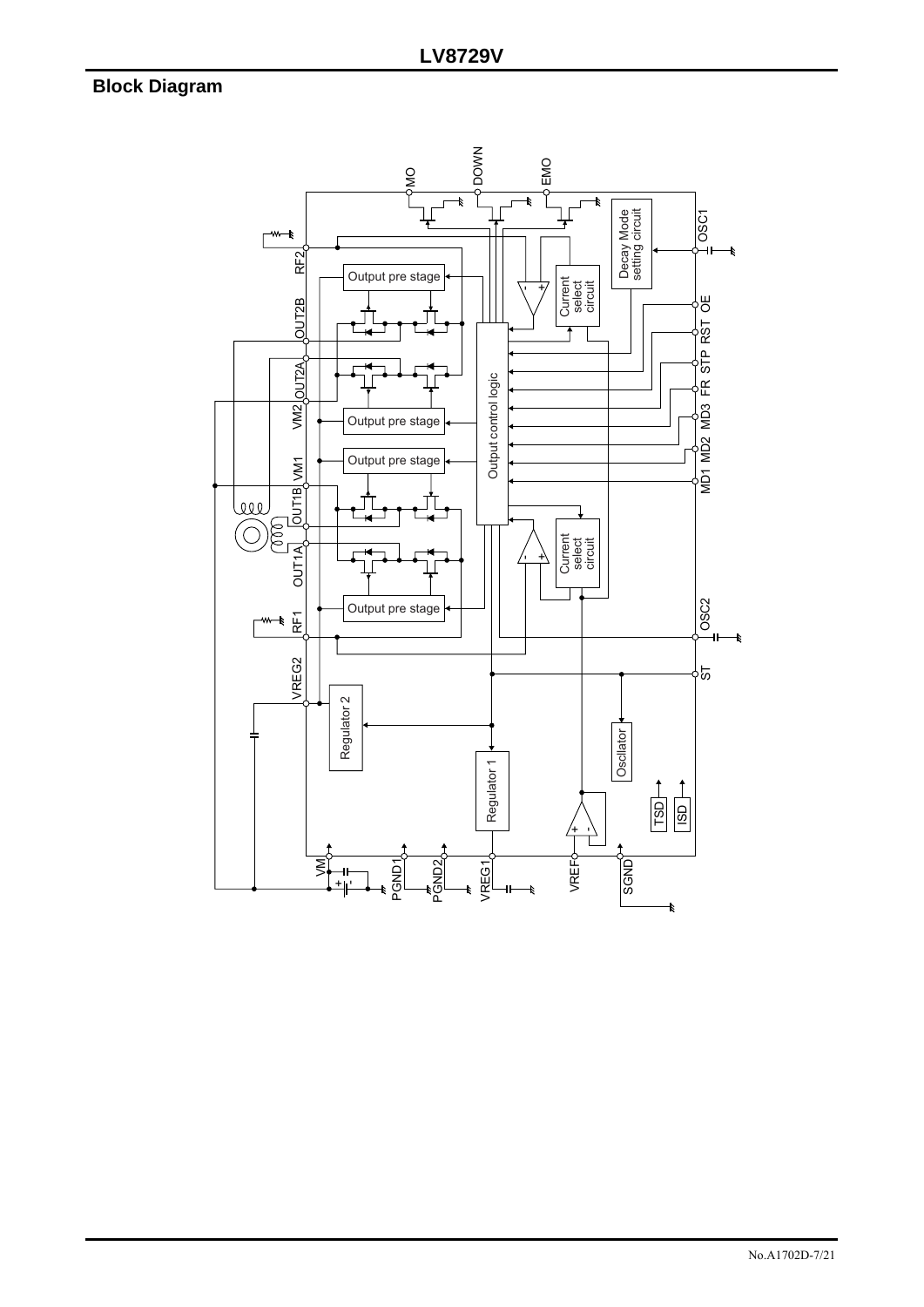|                | <b>Pin Functions</b> |                                                               |                                     |
|----------------|----------------------|---------------------------------------------------------------|-------------------------------------|
| Pin No.        | Pin Name             | Pin Functtion                                                 | <b>Equivalent Circuit</b>           |
| $\overline{7}$ | MD1                  | Excitation mode switching pin                                 | VREG10                              |
| 8              | MD <sub>2</sub>      | Excitation mode switching pin                                 |                                     |
| 9              | MD <sub>3</sub>      | Excitation mode switching pin                                 |                                     |
| 10             | OE                   | Output enable signal input pin                                |                                     |
| 11             | <b>RST</b>           | Reset signal input pin                                        |                                     |
| 13             | <b>FR</b>            | Forward / Reverse signal input pin                            | $10k\Omega$                         |
| 14             | <b>STP</b>           | Step clock pulse signal input pin                             |                                     |
|                |                      |                                                               |                                     |
|                |                      |                                                               | ≹100kΩ                              |
|                |                      |                                                               |                                     |
|                |                      |                                                               |                                     |
|                |                      |                                                               | <b>GNDO</b>                         |
| 6              | <b>ST</b>            | Chip enable pin.                                              |                                     |
|                |                      |                                                               | VREG10                              |
|                |                      |                                                               |                                     |
|                |                      |                                                               |                                     |
|                |                      |                                                               |                                     |
|                |                      |                                                               |                                     |
|                |                      |                                                               | ≹20kΩ                               |
|                |                      |                                                               | $10k\Omega$<br>w.                   |
|                |                      |                                                               |                                     |
|                |                      |                                                               |                                     |
|                |                      |                                                               | Š80kΩ                               |
|                |                      |                                                               | $GND$ $O$                           |
|                |                      |                                                               |                                     |
| 23, 24<br>25   | OUT2B<br>PGND2       | Channel 2 OUTB output pin.                                    |                                     |
| 28, 29         | $V_M2$               | Channel 2 Power system ground<br>Channel 2 motor power supply |                                     |
|                |                      | connection pin.                                               |                                     |
| 30, 31         | RF <sub>2</sub>      | Channel 2 current-sense resistor                              |                                     |
|                |                      | connection pin.                                               |                                     |
| 32, 33         | OUT2A                | Channel 2 OUTA output pin.                                    |                                     |
| 34, 35         | OUT1B                | Channel 1 OUTB output pin.                                    |                                     |
| 36, 37         | RF1                  | Channel 1 current-sense resistor                              |                                     |
|                |                      | connection pin.                                               |                                     |
| 38, 39         | $V_M1$               | Channel 1 motor power supply pin.                             |                                     |
| 42             | PGND1                | Channel 1 Power system ground                                 | $10k\Omega$<br>$500\Omega$          |
| 43, 44         | OUT1A                | Channel 1 OUTA output pin.                                    | (25)(42)                            |
|                |                      |                                                               | $\frac{500\Omega}{\sqrt{2}}$        |
|                |                      |                                                               |                                     |
|                |                      |                                                               | $GND$ <sup><math>\circ</math></sup> |
|                |                      |                                                               |                                     |
| 21             | <b>VREF</b>          | Constant-current control reference                            | VREG10                              |
|                |                      | voltage input pin.                                            |                                     |
|                |                      |                                                               |                                     |
|                |                      |                                                               |                                     |
|                |                      |                                                               |                                     |
|                |                      |                                                               |                                     |
|                |                      |                                                               |                                     |
|                |                      |                                                               | $500\Omega$                         |
|                |                      |                                                               |                                     |
|                |                      |                                                               |                                     |
|                |                      |                                                               | GND O-                              |
|                |                      |                                                               |                                     |

Continued on next page.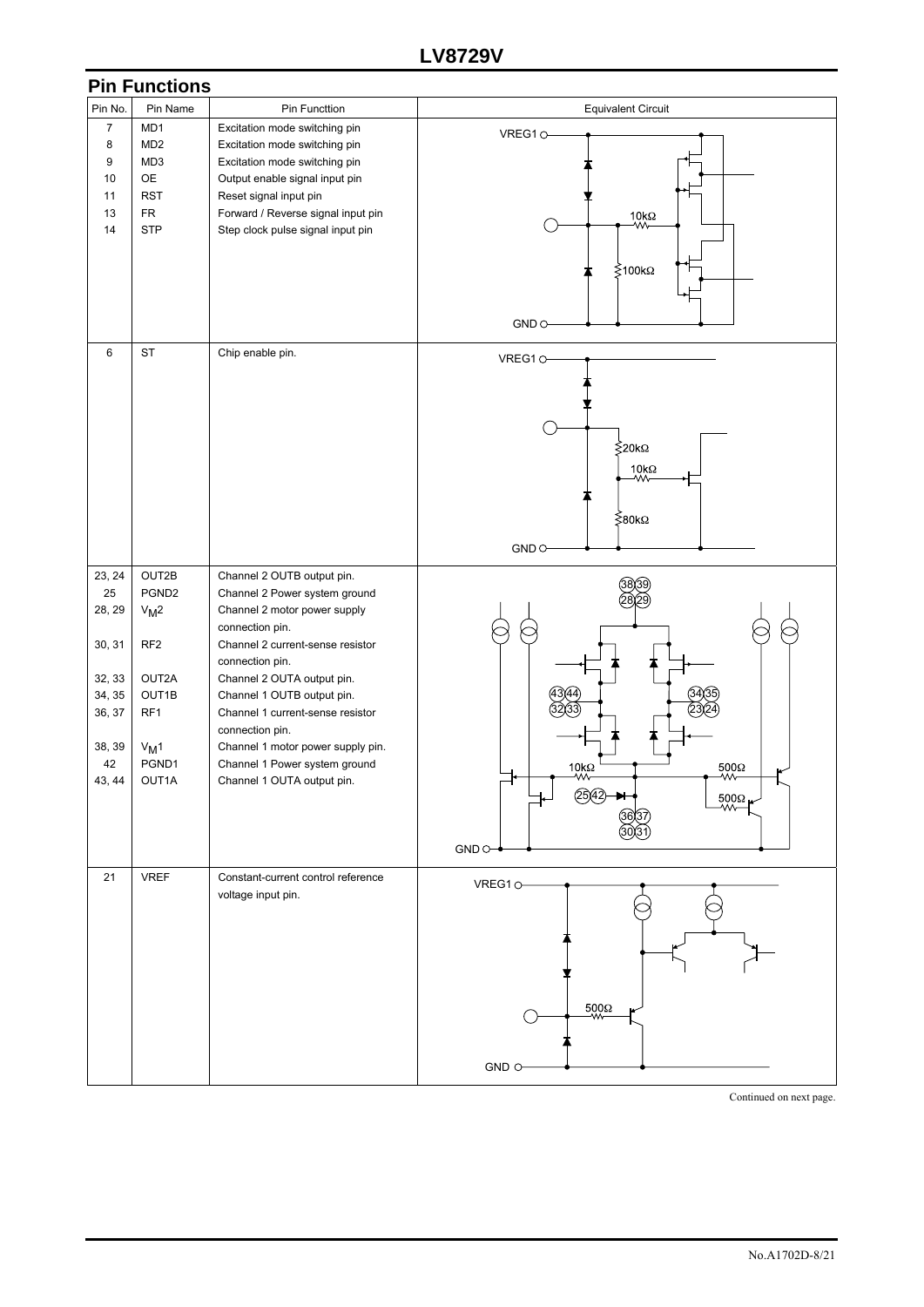|              | Continued from preceding page. |                                          |                             |
|--------------|--------------------------------|------------------------------------------|-----------------------------|
| Pin No.      | Pin Name                       | Pin Functtion                            | <b>Equivalent Circuit</b>   |
| $\mathbf{3}$ | VREG2                          | Internal regulator capacitor connection  | VMO                         |
|              |                                | pin.                                     |                             |
|              |                                |                                          | $≥$ 65kΩ                    |
|              |                                |                                          |                             |
|              |                                |                                          | $\lessgtr$ 35k $\Omega$     |
|              |                                |                                          |                             |
|              |                                |                                          | $2k\Omega$                  |
|              |                                |                                          |                             |
|              |                                |                                          |                             |
|              |                                |                                          |                             |
|              |                                |                                          |                             |
|              |                                |                                          | $GND$ $O-$                  |
| $\,$ 5 $\,$  | VREG1                          | Internal regulator capacitor connection  |                             |
|              |                                | pin.                                     | $VMO-$                      |
|              |                                |                                          |                             |
|              |                                |                                          |                             |
|              |                                |                                          |                             |
|              |                                |                                          | $\frac{1}{2k\Omega}$<br>1 t |
|              |                                |                                          |                             |
|              |                                |                                          | Š78kΩ                       |
|              |                                |                                          |                             |
|              |                                |                                          |                             |
|              |                                |                                          | ≶26kΩ                       |
|              |                                |                                          | $GND$ $O-$                  |
| 18           | ${\sf EMO}$                    | Over-current detection alarm output pin. |                             |
| $19$         | <b>DOWN</b>                    | Holding current output pin.              | VREG10-                     |
| $20\,$       | <b>MO</b>                      | Position detecting monitor pin.          |                             |
|              |                                |                                          |                             |
|              |                                |                                          |                             |
|              |                                |                                          |                             |
|              |                                |                                          |                             |
|              |                                |                                          |                             |
|              |                                |                                          |                             |
|              |                                |                                          |                             |
|              |                                |                                          | $≤$ 100kΩ                   |
|              |                                |                                          | $GND$ $\odot$               |
|              |                                |                                          |                             |
| $15\,$       | OSC1                           | Copping frequency setting capacitor      | VREG5 O                     |
|              |                                | connection pin.                          |                             |
| $16\,$       | $\mathop{\sf OSC2}\nolimits$   | Holding current detection time setting   |                             |
|              |                                | capacitor connection pin.                |                             |
|              |                                |                                          |                             |
|              |                                |                                          |                             |
|              |                                |                                          |                             |
|              |                                |                                          |                             |
|              |                                |                                          |                             |
|              |                                |                                          | 500Ω $≶$<br>-2500Ω          |
|              |                                |                                          | $GND$ $O-$                  |
|              |                                |                                          |                             |
|              |                                |                                          |                             |
|              |                                |                                          |                             |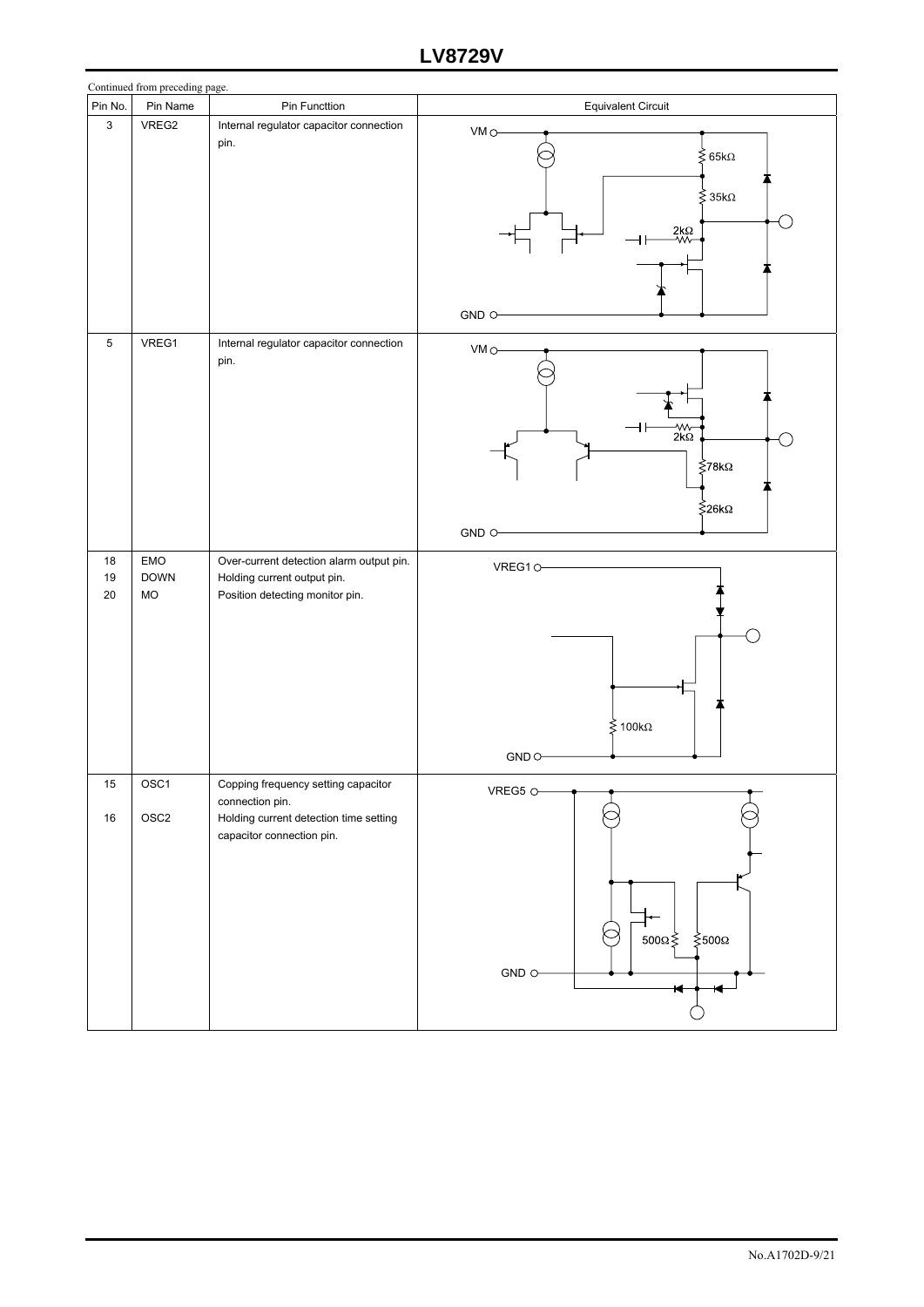## **Reference describing operation**

#### (1) Stand-by function

When ST pin is at low levels, the IC enters stand-by mode, all logic is reset and output is turned OFF. When ST pin is at high levels, the stand-by mode is released.

#### (2) STEP pin function

|      | Input      | Operating mode           |  |  |  |  |  |
|------|------------|--------------------------|--|--|--|--|--|
| ST   | <b>STP</b> |                          |  |  |  |  |  |
| Low  | $\star$    | Standby mode             |  |  |  |  |  |
| High |            | Excitation step proceeds |  |  |  |  |  |
| High |            | Excitation step is kept  |  |  |  |  |  |

#### (3) Input Timing



TstepH/TstepL : Clock H/L pulse width (min 500ns) Tds : Data set-up time (min 500ns) Tdh : Data hold time (min 500ns)

#### (4) Excitation setting method

Set the excitation setting as shown in the following table by setting MD1 pin, MD2 pin and MD3 pin.

|      | Input |      | Mode         | Initial position |             |  |  |  |
|------|-------|------|--------------|------------------|-------------|--|--|--|
| MD3  | MD2   | MD1  | (Excitation) | 1ch current      | 2ch current |  |  |  |
| Low  | Low   | Low  | 2 phase      | 100%             | $-100%$     |  |  |  |
| Low  | Low   | High | 1-2 phase    | 100%             | $0\%$       |  |  |  |
| Low  | High  | Low  | W1-2 phase   | 100%             | $0\%$       |  |  |  |
| Low  | High  | High | 2W1-2 phase  | 100%             | $0\%$       |  |  |  |
| High | Low   | Low  | 4W1-2 phase  | 100%             | 0%          |  |  |  |
| High | Low   | High | 8W1-2 phase  | 100%             | $0\%$       |  |  |  |
| High | High  | Low  | 16W1-2 phase | 100%             | $0\%$       |  |  |  |
| High | High  | High | 32W1-2 phase | 100%             | $0\%$       |  |  |  |

The initial position is also the default state at start-up and excitation position at counter-reset in each excitation mode.

#### (5) Output current setting

 Output current is set shown below by the VREF pin (applied voltage) and a resistance value between RF1(2) pin and GND.

 $I<sub>OUT</sub> = ( VREF / 5 ) / RF1 (2) resistance$ 

\* The setting value above is a 100% output current in each excitation mode.

(Example) When VREF = 1.1V and RF1 (2) resistance is  $0.22\Omega$ , the setting is shown below. IOUT = (1.1V / 5) / 0.22Ω = 1.0A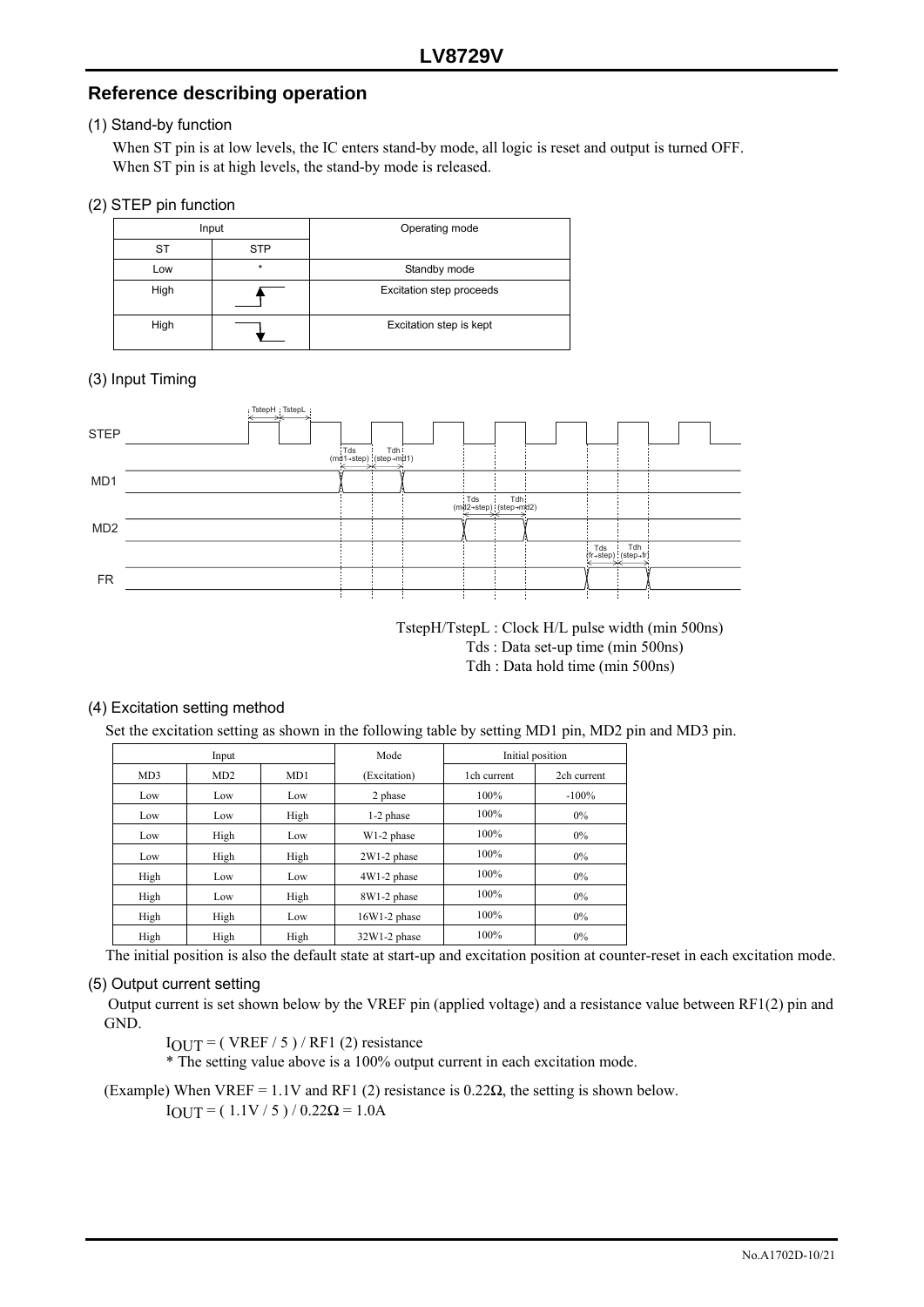#### (6) Output enable function

When the OE pin is set Low, the output is forced OFF and goes to high impedance. However, the internal logic circuits are operating, so the excitation position proceeds when the STP is input. Therefore, when OE pin is returned to High, the output level conforms to the excitation position proceeded by the STP input.



#### (7) Reset function

When the RST pin is set Low, the output goes to initial mode and excitation position is fixed in the initial position for STP pin and FR pin input. MO pin outputs at low levels at the initial position. (Open drain connection)

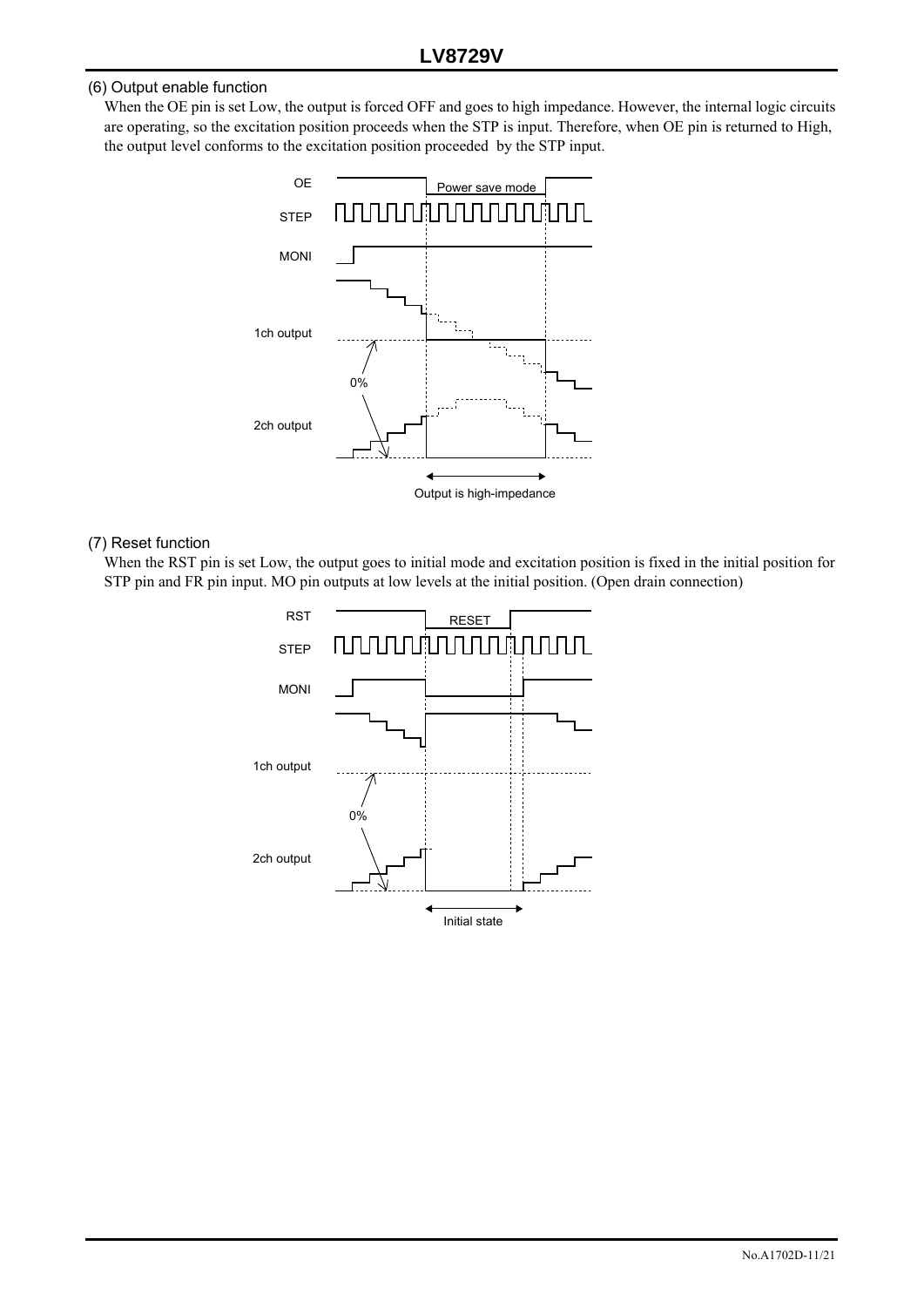

The internal D/A converter proceeds by a bit on the rising edge of the step signal input to the STP pin. In addition, CW and CCW mode are switched by FR pin setting.

In CW mode, the channel 2 current phase is delayed by 90° relative to the channel 1 current.

In CCW mode, the channel 2 current phase is advanced by 90° relative to the channel 1 current.

#### (9) EMO, DOWN, MO output pin

The output pin is open -drain connection. When it becomes prescribed, it turns on, and each pin outputs the Low level.

| Pin state | EMO                          | <b>DOWN</b>           | MО                   |  |  |  |  |
|-----------|------------------------------|-----------------------|----------------------|--|--|--|--|
| Low       | At detection of over-current | Holding current state | Initial position     |  |  |  |  |
| OFF       | Normal state                 | Normal state          | Non initial position |  |  |  |  |

#### (10) Chopping frequency setting function

Chopping frequency is set as shown below by a capacitor between OSC1 pin and GND.  $Fcp = 1 / (Cose1 / 10 \times 10^{-6})$  (Hz)

(Example) When Cosc1 = 200pF, the chopping frequency is shown below. Fcp = 1 / ( 200 x  $10^{-12}$  / 10 x  $10^{-6}$  ) = 50(kHz)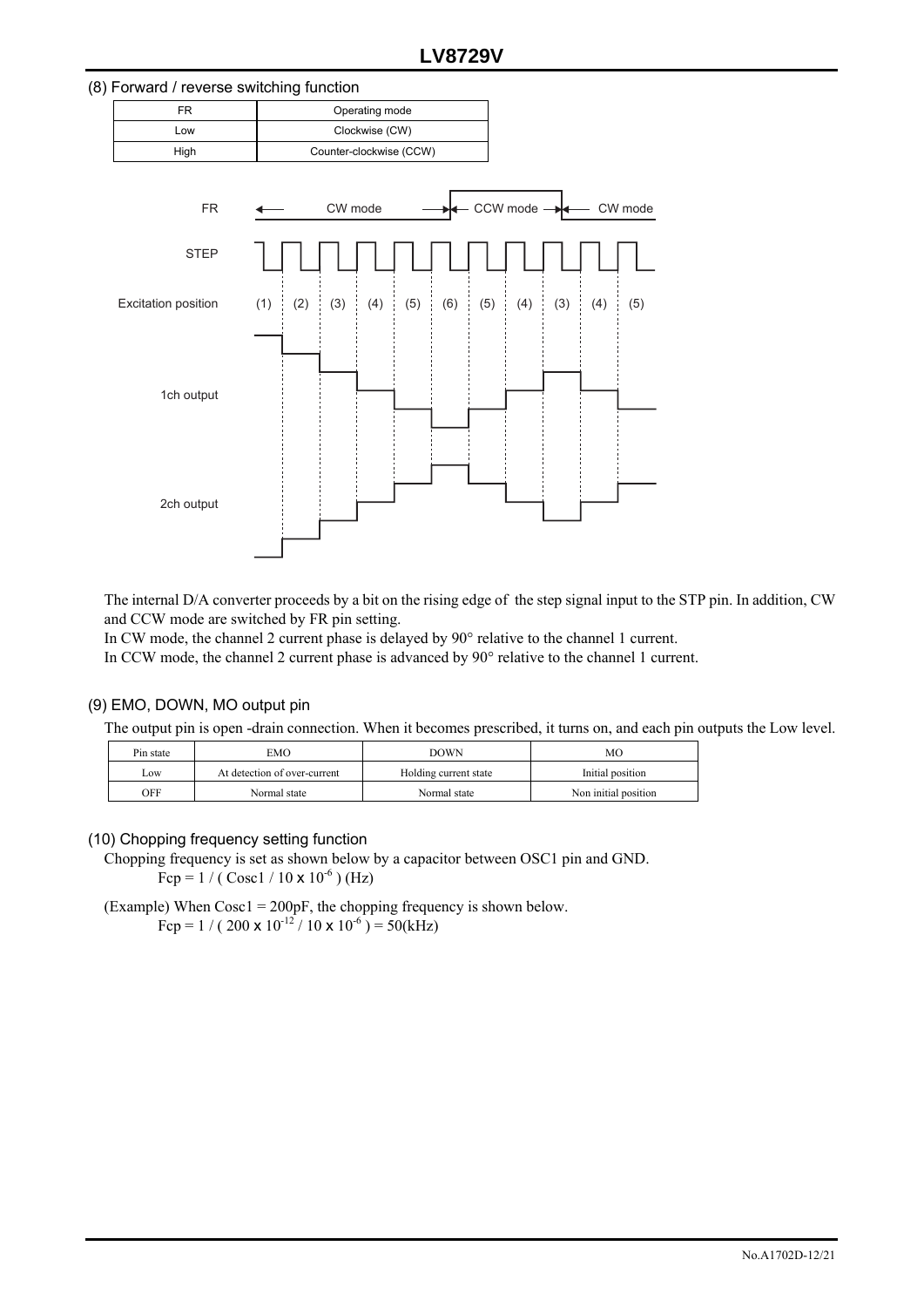#### **LV8729V**





#### Current setting ratio in each excitation mode

| <b>STEP</b> | $32W1-2$ phase(%) |                  | $16W1-2$ phase(%) |                | $8W1-2$ phase(%) |              | $4W1-2$ phase(%) |              |     | $2W1-2$ phase $(%$ ) | W1-2 phase $(\% )$ |              | 1-2 phase $(\% )$ |                | 2 phase $(\% )$ |     |
|-------------|-------------------|------------------|-------------------|----------------|------------------|--------------|------------------|--------------|-----|----------------------|--------------------|--------------|-------------------|----------------|-----------------|-----|
|             | 1ch               | 2ch              | 1ch               | 2ch            | 1ch              | 2ch          | 1ch              | 2ch          | 1ch | 2ch                  | 1ch                | 2ch          | 1ch               | 2ch            | 1ch             | 2ch |
| $\theta$ 0  | 100               | $\boldsymbol{0}$ | 100               | $\overline{0}$ | 100              | $\mathbf{0}$ | 100              | $\mathbf{0}$ | 100 | $\overline{0}$       | 100                | $\mathbf{0}$ | 100               | $\overline{0}$ |                 |     |
| $\theta1$   | 100               | $\mathbf{1}$     |                   |                |                  |              |                  |              |     |                      |                    |              |                   |                |                 |     |
| $\theta$ 2  | 100               | 2                | 100               | $\overline{2}$ |                  |              |                  |              |     |                      |                    |              |                   |                |                 |     |
| $\theta$ 3  | 100               | $\overline{4}$   |                   |                |                  |              |                  |              |     |                      |                    |              |                   |                |                 |     |
| $\theta$ 4  | 100               | 5                | 100               | 5              | 100              | 5            |                  |              |     |                      |                    |              |                   |                |                 |     |
| $\theta$ 5  | 100               | 6                |                   |                |                  |              |                  |              |     |                      |                    |              |                   |                |                 |     |
| $\theta$ 6  | 100               | $\overline{7}$   | 100               | $\tau$         |                  |              |                  |              |     |                      |                    |              |                   |                |                 |     |
| $\theta$ 7  | 100               | 9                |                   |                |                  |              |                  |              |     |                      |                    |              |                   |                |                 |     |
| $\theta$ 8  | 100               | 10               | 100               | 10             | 100              | 10           | 100              | 10           |     |                      |                    |              |                   |                |                 |     |
| $\theta$ 9  | 99                | 11               |                   |                |                  |              |                  |              |     |                      |                    |              |                   |                |                 |     |
| 010         | 99                | 12               | 99                | 12             |                  |              |                  |              |     |                      |                    |              |                   |                |                 |     |
| 011         | 99                | 13               |                   |                |                  |              |                  |              |     |                      |                    |              |                   |                |                 |     |
| 012         | 99                | 15               | 99                | 15             | 99               | 15           |                  |              |     |                      |                    |              |                   |                |                 |     |
| $\theta$ 13 | 99                | 16               |                   |                |                  |              |                  |              |     |                      |                    |              |                   |                |                 |     |
| 014         | 99                | 17               | 99                | 17             |                  |              |                  |              |     |                      |                    |              |                   |                |                 |     |
| 015         | 98                | 18               |                   |                |                  |              |                  |              |     |                      |                    |              |                   |                |                 |     |
| 016         | 98                | 20               | 98                | 20             | 98               | 20           | 98               | 20           | 98  | 20                   |                    |              |                   |                |                 |     |
| 017         | 98                | 21               |                   |                |                  |              |                  |              |     |                      |                    |              |                   |                |                 |     |
| 018         | 98                | 22               | 98                | 22             |                  |              |                  |              |     |                      |                    |              |                   |                |                 |     |
| 019         | 97                | 23               |                   |                |                  |              |                  |              |     |                      |                    |              |                   |                |                 |     |
| 020         | 97                | 24               | 97                | 24             | 97               | 24           |                  |              |     |                      |                    |              |                   |                |                 |     |
| 021         | 97                | 25               |                   |                |                  |              |                  |              |     |                      |                    |              |                   |                |                 |     |
| $\theta$ 22 | 96                | 27               | 96                | 27             |                  |              |                  |              |     |                      |                    |              |                   |                |                 |     |
| 023         | 96                | 28               |                   |                |                  |              |                  |              |     |                      |                    |              |                   |                |                 |     |
| 024         | 96                | 29               | 96                | 29             | 96               | 29           | 96               | 29           |     |                      |                    |              |                   |                |                 |     |
| 025         | 95                | 30               |                   |                |                  |              |                  |              |     |                      |                    |              |                   |                |                 |     |

Continued on next page.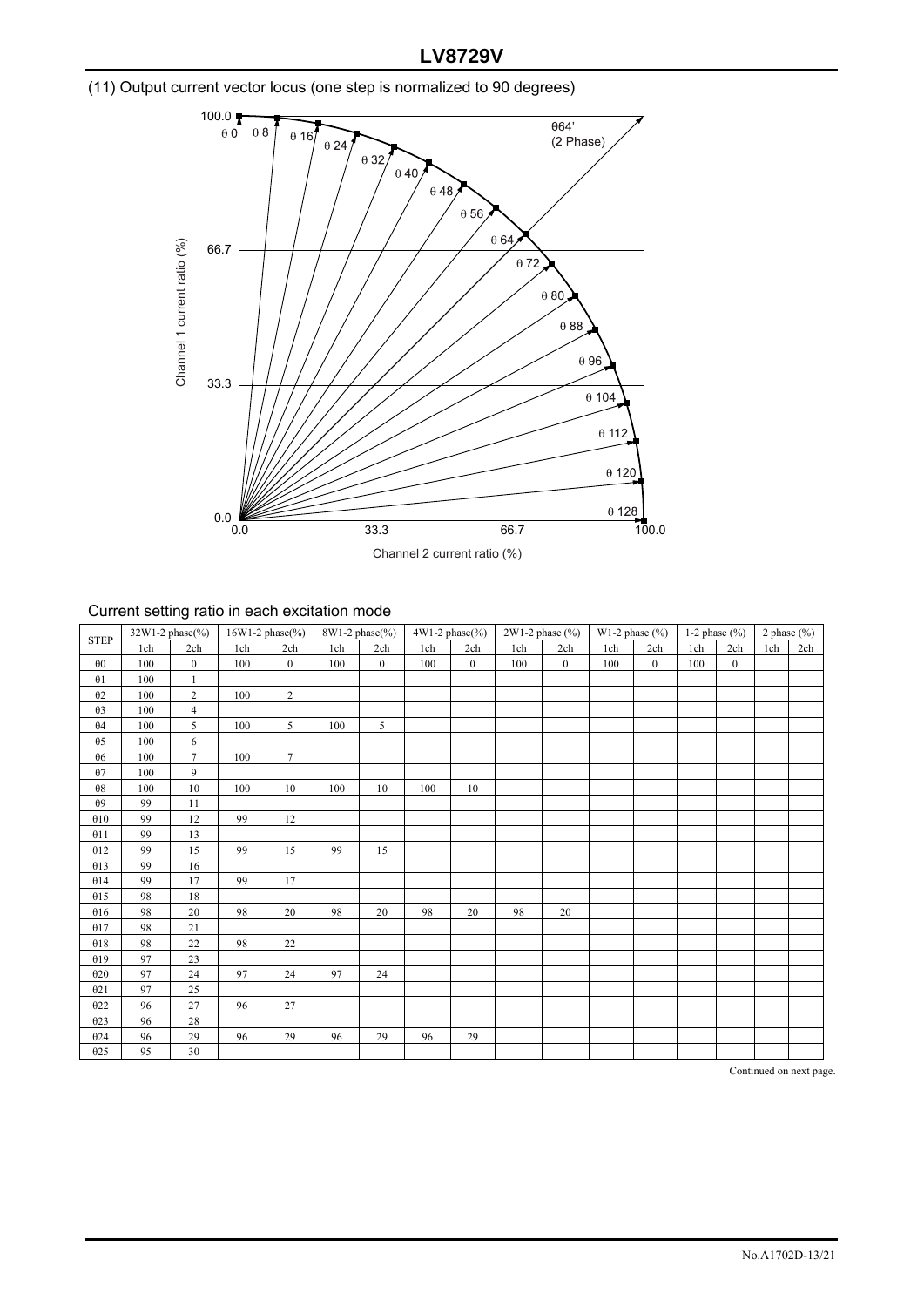|                            | Continued from preceding page. |          |        |                |             |        |        |             |     |             |     |                   |     |                   |     |                 |
|----------------------------|--------------------------------|----------|--------|----------------|-------------|--------|--------|-------------|-----|-------------|-----|-------------------|-----|-------------------|-----|-----------------|
| <b>STEP</b>                | 32W1-2 phase                   |          |        | $16W1-2 phase$ | 8W1-2 phase |        |        | 4W1-2 phase |     | 2W1-2 phase |     | W1-2 phase $(\%)$ |     | 1-2 phase $(\% )$ |     | 2 phase $(\% )$ |
|                            | 1ch                            | 2ch      | 1ch    | 2ch            | 1ch         | 2ch    | 1ch    | 2ch         | 1ch | 2ch         | 1ch | 2ch               | 1ch | 2ch               | 1ch | 2ch             |
| $\theta 26$                | 95                             | 31       | 95     | 31             |             |        |        |             |     |             |     |                   |     |                   |     |                 |
| $\theta$ 27<br>028         | 95<br>94                       | 33<br>34 | 94     | $34\,$         | 94          | 34     |        |             |     |             |     |                   |     |                   |     |                 |
| $\theta$ 29                | 94                             | 35       |        |                |             |        |        |             |     |             |     |                   |     |                   |     |                 |
| $\theta$ 30                | 93                             | 36       | 93     | 36             |             |        |        |             |     |             |     |                   |     |                   |     |                 |
| $\theta$ 31                | 93                             | 37       |        |                |             |        |        |             |     |             |     |                   |     |                   |     |                 |
| $\theta$ 32                | 92                             | 38       | 92     | 38             | 92          | $38\,$ | 92     | 38          | 92  | 38          | 92  | 38                |     |                   |     |                 |
| 033                        | 92                             | 39       |        |                |             |        |        |             |     |             |     |                   |     |                   |     |                 |
| 034                        | 91                             | 41       | 91     | $41\,$         |             |        |        |             |     |             |     |                   |     |                   |     |                 |
| 035                        | 91                             | 42       |        |                |             |        |        |             |     |             |     |                   |     |                   |     |                 |
| $\theta$ 36                | $90\,$                         | 43       | 90     | 43             | 90          | $43\,$ |        |             |     |             |     |                   |     |                   |     |                 |
| $\theta$ 37                | 90                             | 44       |        |                |             |        |        |             |     |             |     |                   |     |                   |     |                 |
| $038$                      | 89                             | 45       | 89     | 45             |             |        |        |             |     |             |     |                   |     |                   |     |                 |
| 039                        | 89                             | 46       |        |                |             |        |        |             |     |             |     |                   |     |                   |     |                 |
| 040<br>041                 | $88\,$<br>$88\,$               | 47<br>48 | 88     | $47\,$         | $8\,$       | $47\,$ | $88\,$ | $47\,$      |     |             |     |                   |     |                   |     |                 |
| $\theta$ 42                | 87                             | 49       | 87     | 49             |             |        |        |             |     |             |     |                   |     |                   |     |                 |
| $\theta$ 43                | 86                             | 50       |        |                |             |        |        |             |     |             |     |                   |     |                   |     |                 |
| 044                        | 86                             | 51       | 86     | 51             | 86          | 51     |        |             |     |             |     |                   |     |                   |     |                 |
| $\theta 45$                | 85                             | 52       |        |                |             |        |        |             |     |             |     |                   |     |                   |     |                 |
| $\theta$ 46                | $\bf 84$                       | 53       | 84     | 53             |             |        |        |             |     |             |     |                   |     |                   |     |                 |
| 047                        | 84                             | 55       |        |                |             |        |        |             |     |             |     |                   |     |                   |     |                 |
| $\theta$ 48                | 83                             | 56       | 83     | 56             | 83          | 56     | 83     | 56          | 83  | 56          |     |                   |     |                   |     |                 |
| 049                        | $82\,$                         | 57       |        |                |             |        |        |             |     |             |     |                   |     |                   |     |                 |
| $\theta 50$                | 82                             | 58       | 82     | 58             |             |        |        |             |     |             |     |                   |     |                   |     |                 |
| $\theta$ 51                | 81                             | 59       |        |                |             |        |        |             |     |             |     |                   |     |                   |     |                 |
| $\theta$ 52                | $80\,$                         | 60       | 80     | $60\,$         | $\rm 80$    | 60     |        |             |     |             |     |                   |     |                   |     |                 |
| $\theta$ 53                | 80                             | 61       |        |                |             |        |        |             |     |             |     |                   |     |                   |     |                 |
| $\theta$ 54                | 79                             | 62       | 79     | 62             |             |        |        |             |     |             |     |                   |     |                   |     |                 |
| $\theta$ 55<br>$\theta$ 56 | $78\,$<br>77                   | 62<br>63 | 77     | 63             | 77          | 63     | $77\,$ | 63          |     |             |     |                   |     |                   |     |                 |
| $\theta 57$                | $77 \,$                        | 64       |        |                |             |        |        |             |     |             |     |                   |     |                   |     |                 |
| $\theta$ 58                | $76\,$                         | 65       | $76\,$ | 65             |             |        |        |             |     |             |     |                   |     |                   |     |                 |
| 059                        | 75                             | 66       |        |                |             |        |        |             |     |             |     |                   |     |                   |     |                 |
| $\theta$ 60                | $74\,$                         | 67       | 74     | 67             | $74\,$      | 67     |        |             |     |             |     |                   |     |                   |     |                 |
| $\theta61$                 | 73                             | 68       |        |                |             |        |        |             |     |             |     |                   |     |                   |     |                 |
| $\theta$ 62                | $72\,$                         | 69       | $72\,$ | 69             |             |        |        |             |     |             |     |                   |     |                   |     |                 |
| $\theta$ 63                | $72\,$                         | 70       |        |                |             |        |        |             |     |             |     |                   |     |                   |     |                 |
| $\theta$ 64                | 71                             | $71\,$   | 71     | 71             | 71          | $71\,$ | 71     | 71          | 71  | 71          | 71  | 71                | 71  | 71                | 100 | 100             |
| $\theta$ 65                | $70\,$                         | $72\,$   |        |                |             |        |        |             |     |             |     |                   |     |                   |     |                 |
| 066                        | 69                             | 72       | 69     | $72\,$         |             |        |        |             |     |             |     |                   |     |                   |     |                 |
| 067                        | 68                             | 73       |        |                |             |        |        |             |     |             |     |                   |     |                   |     |                 |
| 068<br>$\theta$ 69         | 67<br>66                       | 74<br>75 | 67     | 74             | 67          | 74     |        |             |     |             |     |                   |     |                   |     |                 |
| 070                        | 65                             | 76       | 65     | 76             |             |        |        |             |     |             |     |                   |     |                   |     |                 |
| 071                        | 64                             | 77       |        |                |             |        |        |             |     |             |     |                   |     |                   |     |                 |
| 072                        | 63                             | 77       | 63     | 77             | 63          | 77     | 63     | 77          |     |             |     |                   |     |                   |     |                 |
| 073                        | 62                             | 78       |        |                |             |        |        |             |     |             |     |                   |     |                   |     |                 |
| 074                        | 62                             | 79       | 62     | 79             |             |        |        |             |     |             |     |                   |     |                   |     |                 |
| $\theta$ 75                | 61                             | 80       |        |                |             |        |        |             |     |             |     |                   |     |                   |     |                 |
| 076                        | 60                             | 80       | 60     | 80             | 60          | 80     |        |             |     |             |     |                   |     |                   |     |                 |
| 077                        | 59                             | 81       |        |                |             |        |        |             |     |             |     |                   |     |                   |     |                 |
| 078                        | 58                             | 82       | 58     | 82             |             |        |        |             |     |             |     |                   |     |                   |     |                 |
| 079                        | 57                             | 82       |        |                |             |        |        |             |     |             |     |                   |     |                   |     |                 |
| 080                        | 56                             | 83       | 56     | 83             | 56          | 83     | 56     | 83          | 56  | 83          |     |                   |     |                   |     |                 |
| 081<br>082                 | 55<br>53                       | 84<br>84 | 53     | 84             |             |        |        |             |     |             |     |                   |     |                   |     |                 |
| 083                        | 52                             | 85       |        |                |             |        |        |             |     |             |     |                   |     |                   |     |                 |
| 084                        | 51                             | 86       | 51     | 86             | 51          | 86     |        |             |     |             |     |                   |     |                   |     |                 |
| 085                        | 50                             | 86       |        |                |             |        |        |             |     |             |     |                   |     |                   |     |                 |
| 086                        | 49                             | 87       | 49     | 87             |             |        |        |             |     |             |     |                   |     |                   |     |                 |
| $\sqrt{0.87}$              | 48                             | 88       |        |                |             |        |        |             |     |             |     |                   |     |                   |     |                 |
| 088                        | 47                             | 88       | 47     | 88             | 47          | 88     | 47     | 88          |     |             |     |                   |     |                   |     |                 |
| 089                        | 46                             | 89       |        |                |             |        |        |             |     |             |     |                   |     |                   |     |                 |
| 090                        | 45                             | 89       | 45     | 89             |             |        |        |             |     |             |     |                   |     |                   |     |                 |

Continued on next page.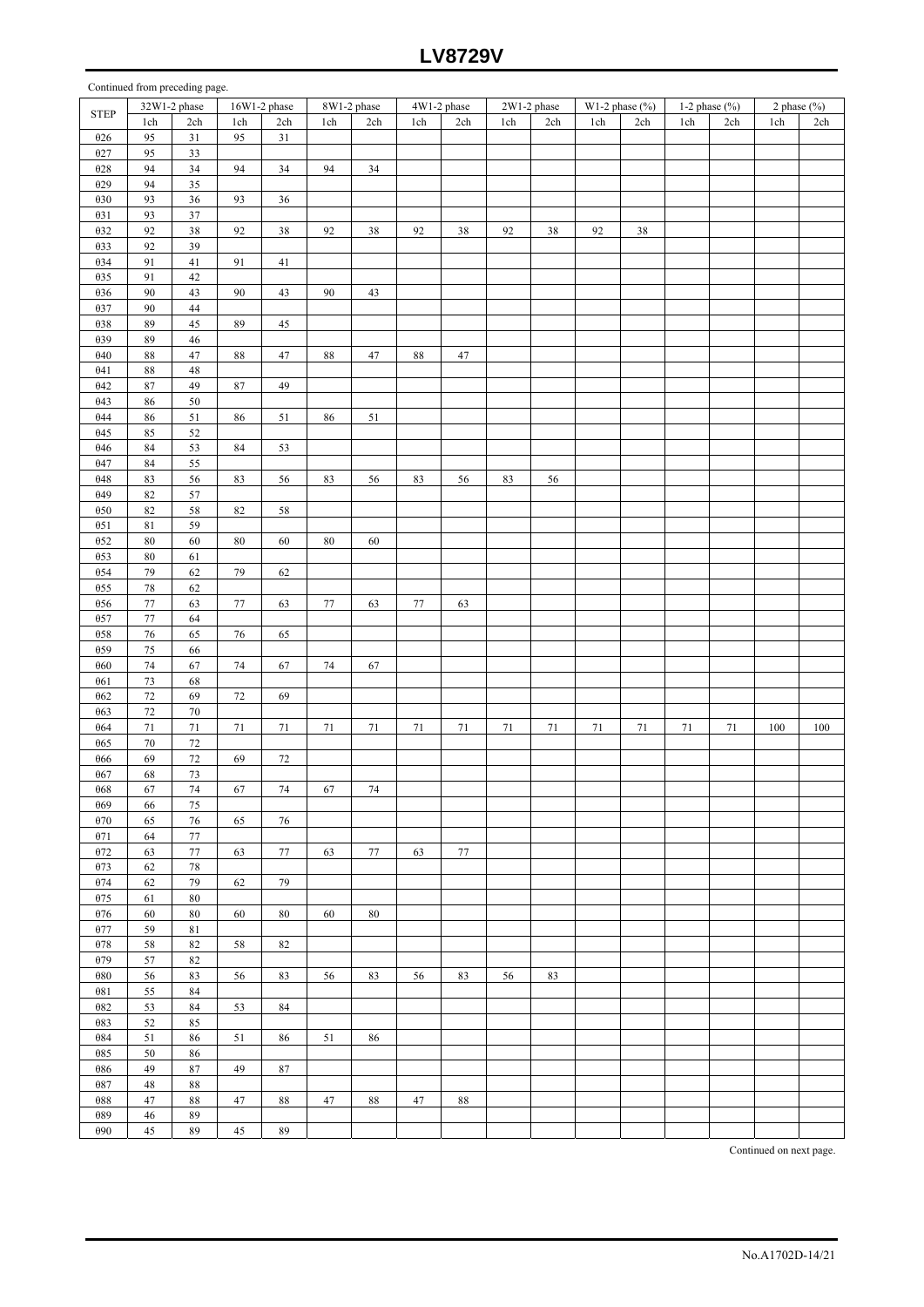| Continued from preceding page. |                  |     |                |              |          |             |                |     |          |             |                    |     |                |                   |     |                 |
|--------------------------------|------------------|-----|----------------|--------------|----------|-------------|----------------|-----|----------|-------------|--------------------|-----|----------------|-------------------|-----|-----------------|
| ${\large\bf STEP}$             | 32W1-2 phase     |     |                | 16W1-2 phase |          | 8W1-2 phase | 4W1-2 phase    |     |          | 2W1-2 phase | W1-2 phase $(\% )$ |     |                | 1-2 phase $(\% )$ |     | 2 phase $(\% )$ |
|                                | 1ch              | 2ch | 1ch            | 2ch          | 1ch      | 2ch         | 1ch            | 2ch | 1ch      | 2ch         | 1ch                | 2ch | 1ch            | 2ch               | 1ch | 2ch             |
| 091                            | 44               | 90  |                |              |          |             |                |     |          |             |                    |     |                |                   |     |                 |
| $\theta$ 92                    | 43               | 90  | 43             | 90           | 43       | 90          |                |     |          |             |                    |     |                |                   |     |                 |
| 093                            | 42               | 91  |                |              |          |             |                |     |          |             |                    |     |                |                   |     |                 |
| 094                            | 41               | 91  | 41             | 91           |          |             |                |     |          |             |                    |     |                |                   |     |                 |
| 095                            | 39               | 92  |                |              |          |             |                |     |          |             |                    |     |                |                   |     |                 |
| 096                            | 38               | 92  | 38             | 92           | 38       | 92          | 38             | 92  | 38       | 92          | 38                 | 92  |                |                   |     |                 |
| 097                            | 37               | 93  |                |              |          |             |                |     |          |             |                    |     |                |                   |     |                 |
| $\theta 98$                    | 36               | 93  | 36             | 93           |          |             |                |     |          |             |                    |     |                |                   |     |                 |
| 099                            | 35               | 94  |                |              |          |             |                |     |          |             |                    |     |                |                   |     |                 |
| 0100                           | 34               | 94  | 34             | 94           | 34       | 94          |                |     |          |             |                    |     |                |                   |     |                 |
| 0101                           | 33               | 95  |                |              |          |             |                |     |          |             |                    |     |                |                   |     |                 |
| 0102                           | 31               | 95  | 31             | 95           |          |             |                |     |          |             |                    |     |                |                   |     |                 |
| 0103                           | 30               | 95  |                |              |          |             |                |     |          |             |                    |     |                |                   |     |                 |
| 0104                           | 29               | 96  | 29             | 96           | 29       | 96          | 29             | 96  |          |             |                    |     |                |                   |     |                 |
| 0105                           | 28               | 96  |                |              |          |             |                |     |          |             |                    |     |                |                   |     |                 |
| 0106                           | $27\,$           | 96  | 27             | 96           |          |             |                |     |          |             |                    |     |                |                   |     |                 |
| 0107                           | 25               | 97  |                |              |          |             |                |     |          |             |                    |     |                |                   |     |                 |
| $\theta$ 108                   | 24               | 97  | 24             | 97           | 24       | 97          |                |     |          |             |                    |     |                |                   |     |                 |
| 0109                           | 23               | 97  |                |              |          |             |                |     |          |             |                    |     |                |                   |     |                 |
| $\theta110$                    | 22               | 98  | 22             | 98           |          |             |                |     |          |             |                    |     |                |                   |     |                 |
| 0111                           | 21               | 98  |                |              |          |             |                |     |          |             |                    |     |                |                   |     |                 |
| 0112                           | 20               | 98  | 20             | 98           | 20       | 98          | 20             | 98  | 20       | 98          |                    |     |                |                   |     |                 |
| $\theta113$                    | 18               | 98  |                |              |          |             |                |     |          |             |                    |     |                |                   |     |                 |
| 0114                           | 17               | 99  | 17             | 99           |          |             |                |     |          |             |                    |     |                |                   |     |                 |
| 0115                           | 16               | 99  |                |              |          |             |                |     |          |             |                    |     |                |                   |     |                 |
| $\theta116$                    | 15               | 99  | 15             | 99           | 15       | 99          |                |     |          |             |                    |     |                |                   |     |                 |
| 0117                           | 13               | 99  |                |              |          |             |                |     |          |             |                    |     |                |                   |     |                 |
| 0118                           | 12               | 99  | 12             | 99           |          |             |                |     |          |             |                    |     |                |                   |     |                 |
| 0119                           | 11               | 99  |                |              |          |             |                |     |          |             |                    |     |                |                   |     |                 |
| $\theta120$                    | $10\,$           | 100 | $10\,$         | 100          | 10       | 100         | $10\,$         | 100 |          |             |                    |     |                |                   |     |                 |
| 0121                           | 9                | 100 |                |              |          |             |                |     |          |             |                    |     |                |                   |     |                 |
| 0122                           | $\tau$           | 100 | $\overline{7}$ | 100          |          |             |                |     |          |             |                    |     |                |                   |     |                 |
| $\theta$ 123                   | 6                | 100 |                |              |          |             |                |     |          |             |                    |     |                |                   |     |                 |
| $\theta124$                    | $\sqrt{5}$       | 100 | 5              | 100          | 5        | 100         |                |     |          |             |                    |     |                |                   |     |                 |
| $\theta125$                    | $\overline{4}$   | 100 |                |              |          |             |                |     |          |             |                    |     |                |                   |     |                 |
| 0126                           | $\overline{2}$   | 100 | $\overline{2}$ | 100          |          |             |                |     |          |             |                    |     |                |                   |     |                 |
| 0127                           | $\mathbf{1}$     | 100 |                |              |          |             |                |     |          |             |                    |     |                |                   |     |                 |
| $\theta128$                    | $\boldsymbol{0}$ | 100 | $\mathbf{0}$   | 100          | $\bf{0}$ | 100         | $\overline{0}$ | 100 | $\bf{0}$ | 100         | $\boldsymbol{0}$   | 100 | $\overline{0}$ | 100               |     |                 |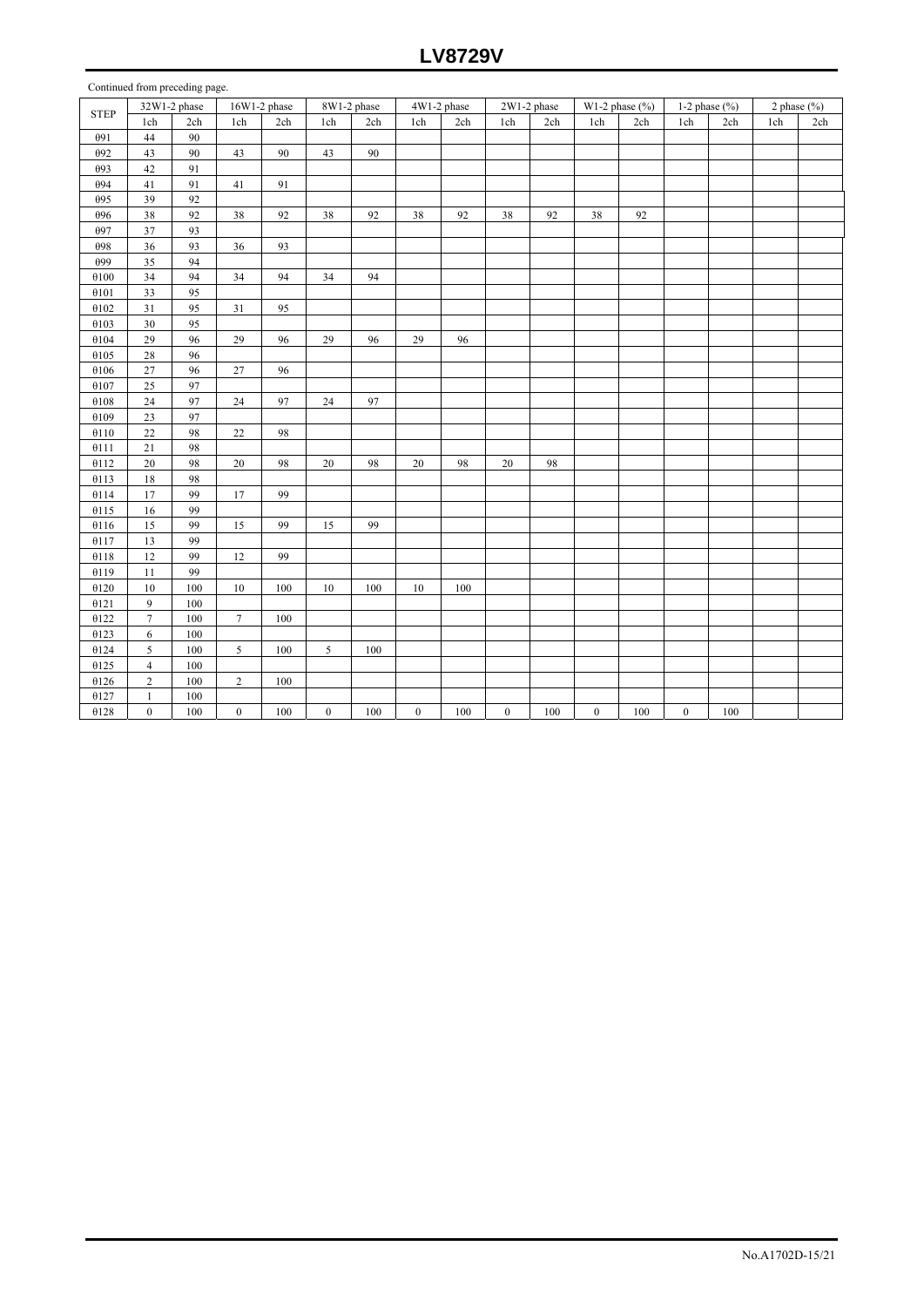#### (12) Current wave example in each excitation mode ( 2 phase, 1-2 phase, 4W1-2 phase, 32W1-2 phase) 2-phase excitation (CW mode)



1-2 phase excitation (CW mode)

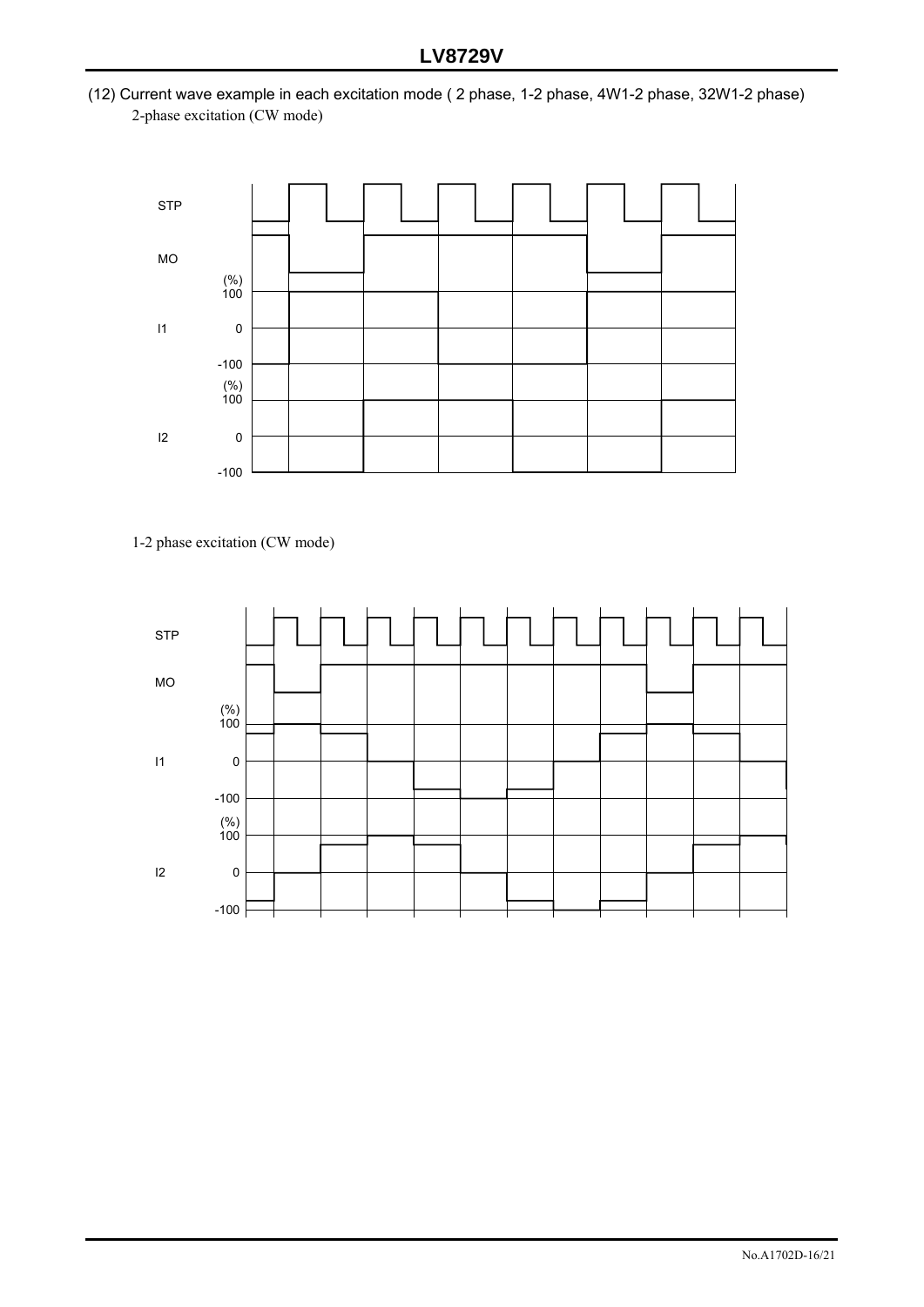

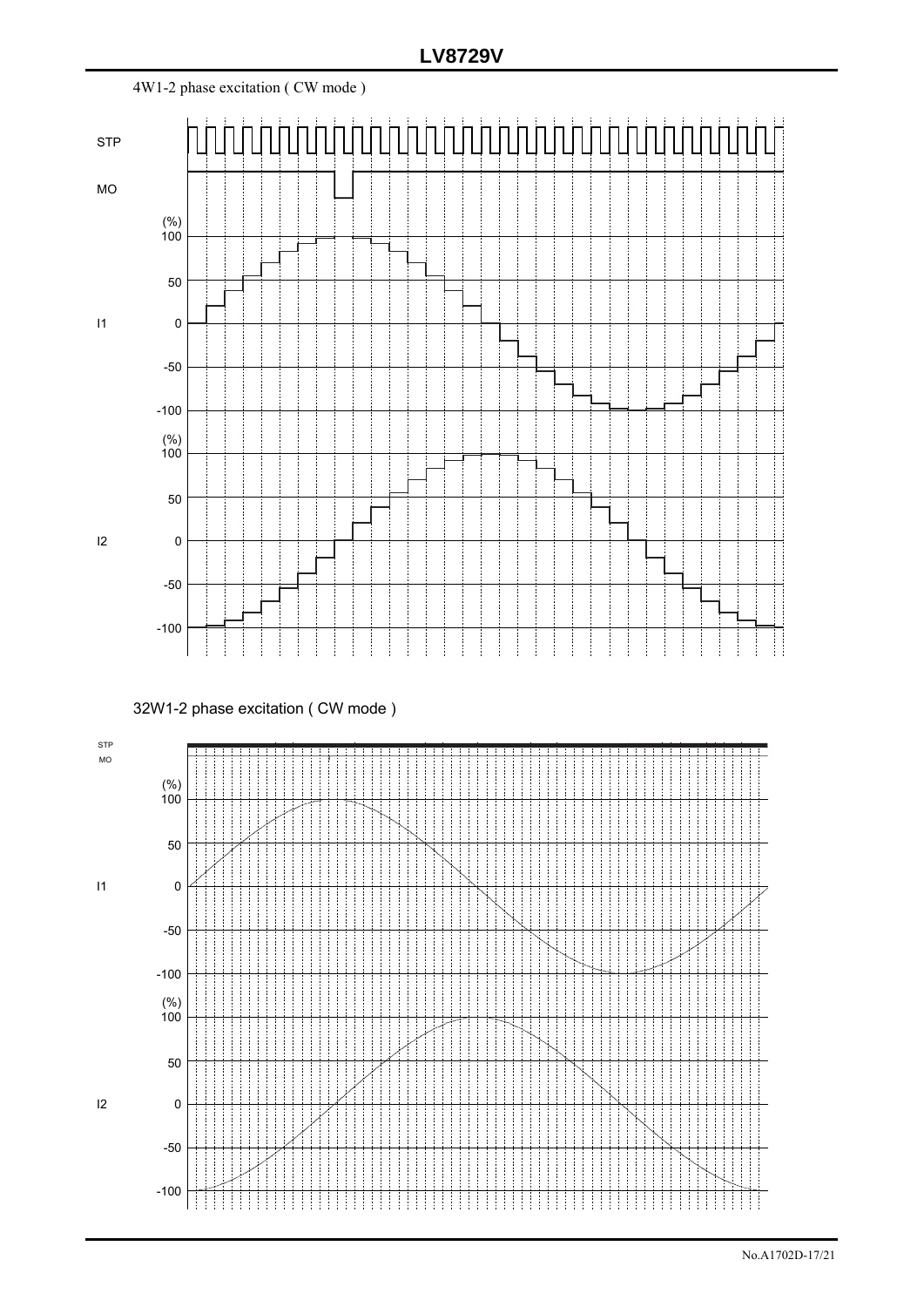#### (13) Current control operation

( Sine-wave increasing direction )



Each of current modes operates with the follow sequence.

· The IC enters CHARGE mode at a rising edge of the chopping oscillation. ( A period of CHARGE mode (Blanking Time) is forcibly present in approximately 1μs, regardless of the current value of the coil current (ICOIL) and set current (IREF)).

· In a period of Blanking Time, the coil current (ICOIL) and the setting current (IREF) are compared.

If an ICOIL < IREF state exists during the charge period:

The IC operates in CHARGE mode until ICOIL ≥ IREF. After that, it switches to SLOW DECAY mode and then switches to FAST DECAY mode in the last approximately 1μs of the period.

If no ICOIL < IREF state exists during the charge period:

The IC switches to FAST DECAY mode and the coil current is attenuated with the FAST DECAY operation until the end of a chopping period.

The above operation is repeated. Normally, in the sine wave increasing direction the IC operates in SLOW (+ FAST) DECAY mode, and in the sine wave decresing direction the IC operates in FAST DECAY mode until the current is attenuated and reaches the set value and the IC operates in SLOW (+ FAST) DECAY mode.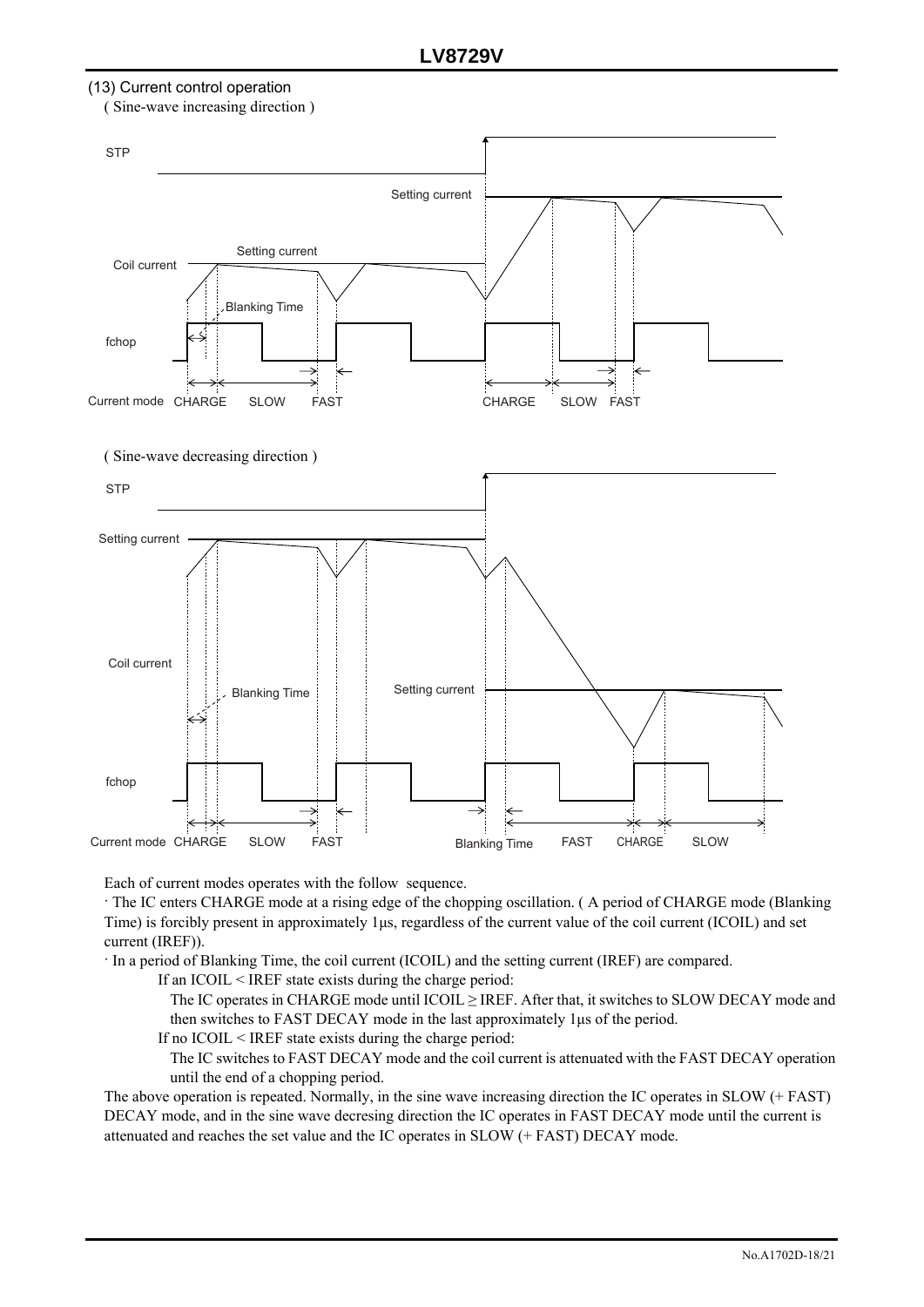#### (14) Output short-circuit protection circuit

Built-in output short-circuit protection circuit makes output to enter in stand-by mode. This function prevents the IC from damaging when the output shorts circuit by a voltage short or a ground short, etc. When output short state is detected, short-circuit detection circuit state the operating and output is once turned OFF. Subsequently, the output is turned ON again after the timer latch period ( typ. 256μs ). If the output remains in the short-circuit state, turn OFF the output, fix the output to the wait mode, and turn ON the EMO output.

When output is fixed in stand-by mode by output short protection circuit, output is released the latch by setting  $ST =$ " $L$ ".

(15) Open-drain pin for switching holding current

The output pin is an open-drain connection.

This pin is turned ON when no rising edge of STP between the input signals while a period determined by a capacitor between OSC2 and GND, and outputs at low levels.

The open-drain output in once turned ON, is turned OFF at the next rising edge of STP.

Holding current switching time ( Tdown ) is set as shown below by a capacitor between OSC2 pin and GND. Tdown = Cosc2  $\times$  0.4  $\times$  10<sup>9</sup> (s)

(Example) When  $Cose2 = 1500pF$ , the holding current switching time is shown below. Tdown =  $1500pF \times 0.4 \times 109 = 0.6$  (s)

#### (16) Thermal shutdown function

The thermal shutdown circuit is incorporated and the output is turned off when junction temperature Tj exceeds 180°C and the abnormal state warning output is turned on. As the temperature falls by hysteresis, the output turned on again (automatic restoration).

The thermal shutdown circuit does not guarantee the protection of the final product because it operates when the temperature exceed the junction temperature of Tjmax=150°C.

 $TSD = 180^{\circ}C$  (typ)  $\triangle$ TSD = 40 $^{\circ}$ C (typ)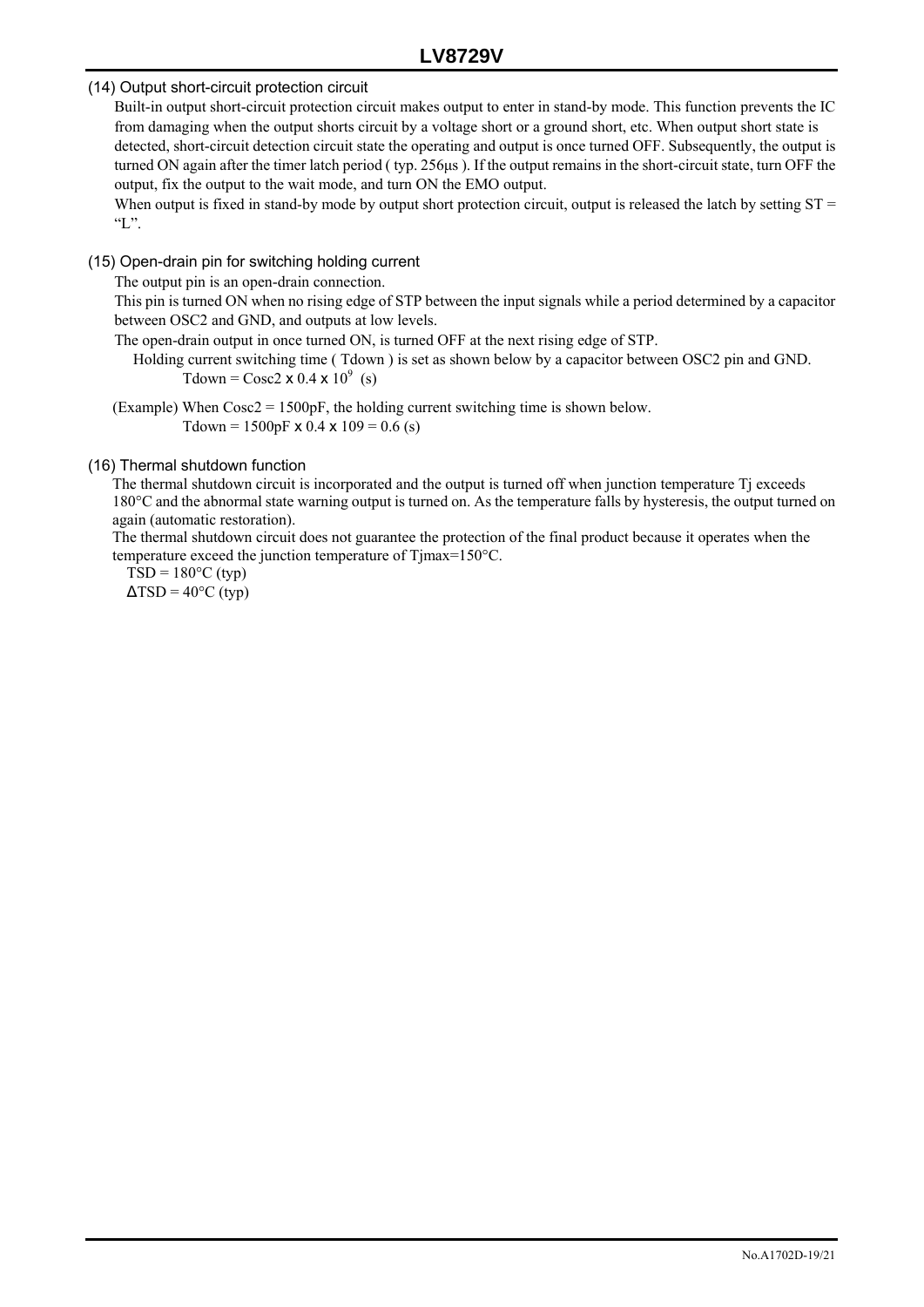# **Application Circuit Example**



The above sample application circuit is set to the following conditions:

- $\cdot$  Output enable function fixed to the output state ( OE = "H")
- $\cdot$  Reset function fixed to the output state ( RST = "H")
- · Chopping frequency : 55.5kHz ( Cosc1 = 180pF )

The set current value is as follows :

IOUT = ( Current setting reference voltage / 5 ) /  $0.22\Omega$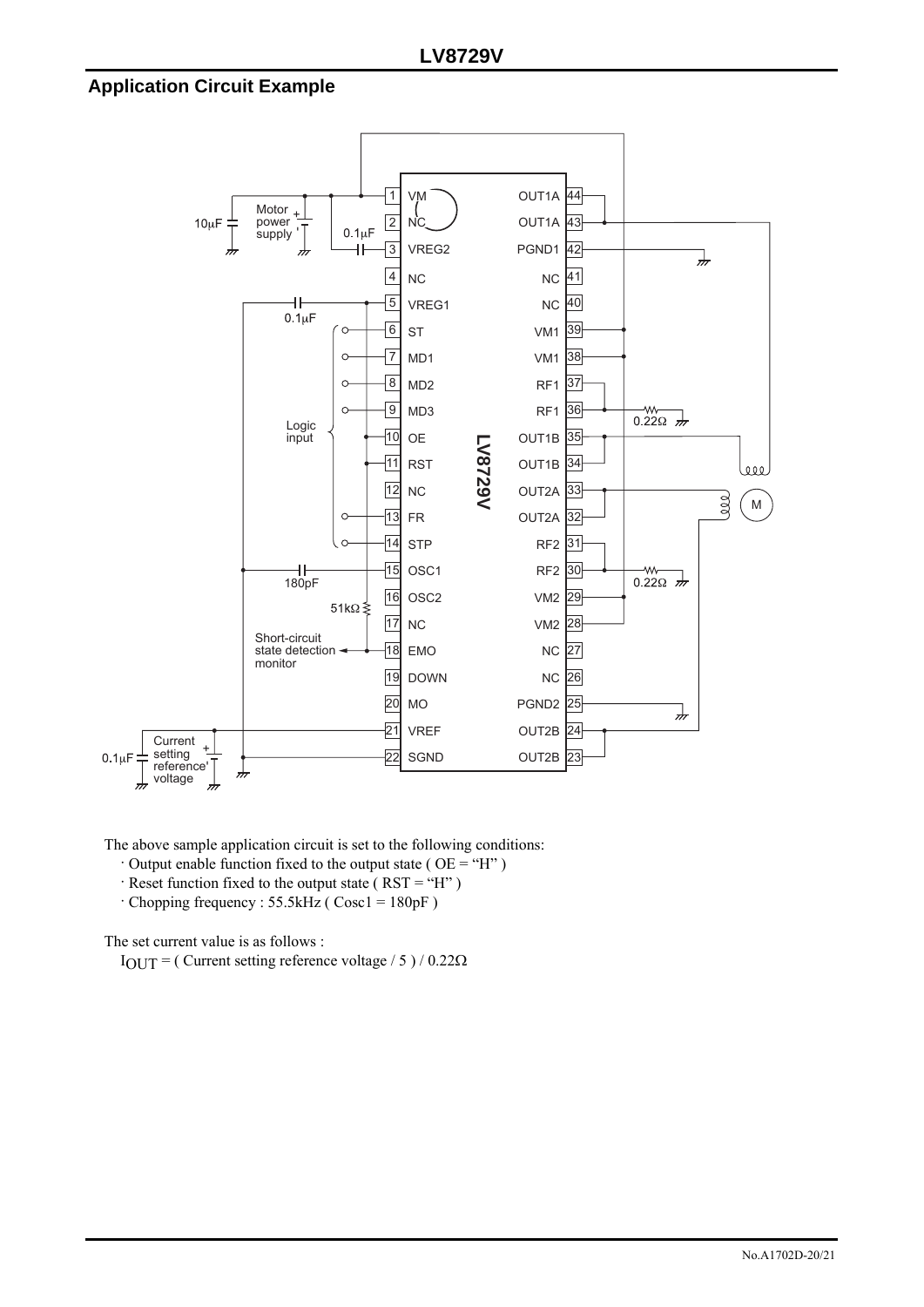#### **ORDERING INFORMATION**

| Device        | Package                                      | Shipping (Qty / Packing) |
|---------------|----------------------------------------------|--------------------------|
| LV8729V-TLM-H | SSOP44K (275mil)<br>(Pb-Free / Halogen Free) | 2000 / Tape & Reel       |
| LV8729V-MPB-H | SSOP44K (275mil)<br>(Pb-Free / Halogen Free) | 30 / Fan-Fold            |

ON Semiconductor and the ON logo are registered trademarks of Semiconductor Components Industries, LLC (SCILLC). SCILLC owns the rights to a number of patents, trademarks, copyrights, trade secrets, and other intellectual property. A listing of SCILLC's product/patent coverage may be accessed at www.onsemi.com/site/pdf/Patent-Marking.pdf. SCILLC reserves the right to make changes without further notice to any products herein. SCILLC makes no warranty, representation or quarantee regarding the suitability of its products for any particular purpose, nor does SCILLC assume any liability arising out of the application or use of any product or circuit, and specifically disclaims any and all liability, including without limitation special, consequential or incidental damages. "Typical" parameters which may be provided in SCILLC data sheets and/or specifications can and do vary in different applications and actual performance may vary over time. All operating parameters, including "Typicals" must be validated for each customer application by customer's technical experts. SCILLC does not convey any license under its patent rights nor the rights of others. SCILLC products are not designed, intended, or authorized for use as components in systems intended for surgical implant into the body, or other applications intended to support or sustain life, or for any other application in which the failure of the SCILLC product could create a situation where personal injury or death may occur. Should Buyer purchase or use SCILLC products for any such unintended or unauthorized application, Buyer shall indemnify and hold SCILLC and its officers, employees, subsidiaries, affiliates, and distributors harmless against all claims, costs, damages, and expenses, and reasonable attorney fees arising out of, directly or indirectly, any claim of personal injury or death associated with such unintended or unauthorized use, even if such claim alleges that SCILLC was negligent regarding the design or manufacture of the part. SCILLC is an Equal Opportunity/Affirmative Action Employer. This literature is subject to all applicable copyright laws and is not for resale in any manner.